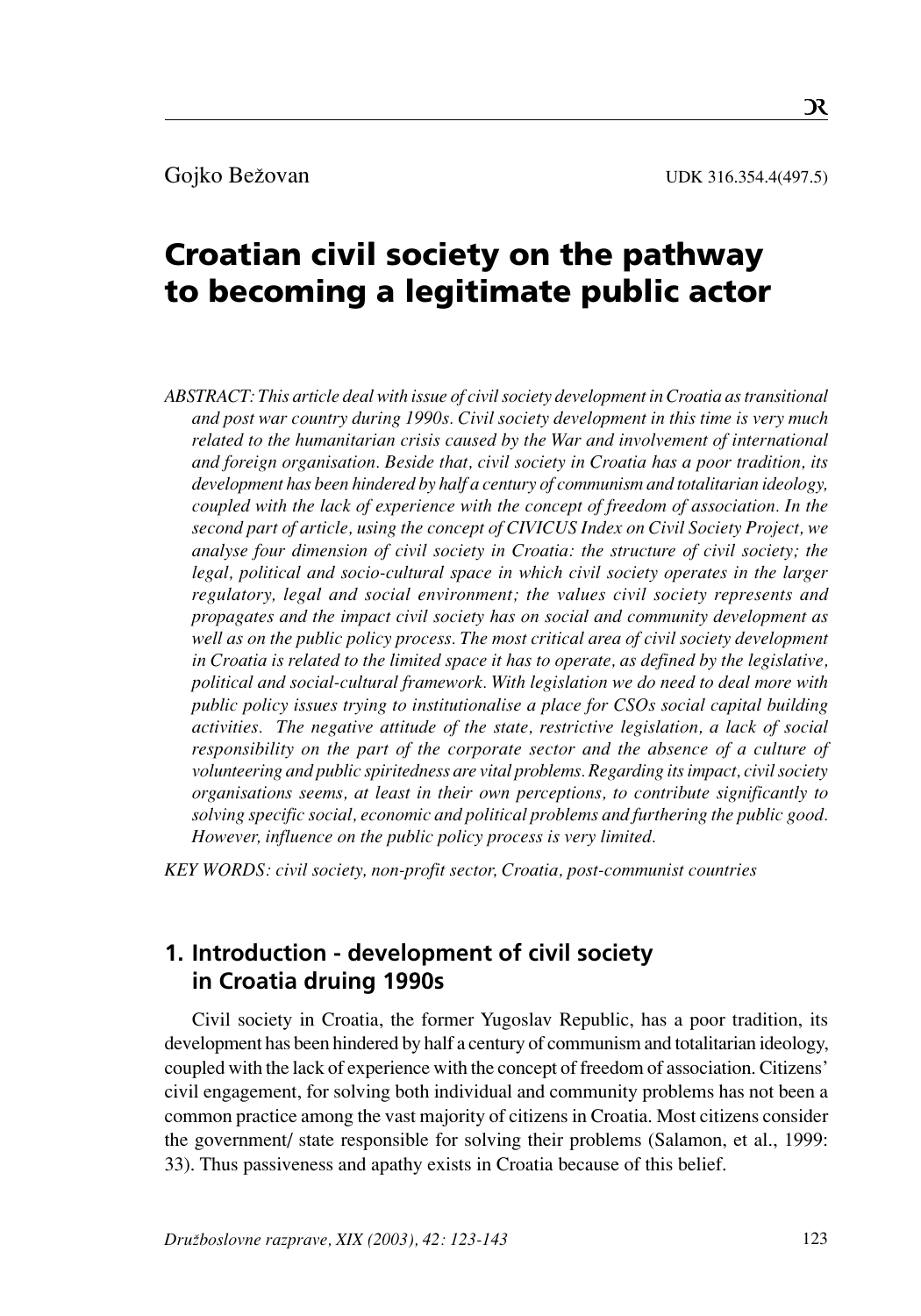Civil society in Croatia was substantially established during the Homeland War of 1991-1995, encouraged by the foreign organisations and foreign donors.<sup>1</sup> Civil society organisations, mostly associations, played a significant role in solving war-related problems, assisting in overcoming crises related to refugees and displaced persons, and in meeting the needs of losers from process of privatisation of economy. Such development, the serious role of religious organisations, especially Catholic Church, can be explained with supply-side theory (Salamon and Anheier, 1988). Government failure/market failure theory is also applicable to some extend. At that time a sense of solidarity among the citizens remained at a considerably high level. Researches have found that in the mid 1990s this solidarity began to decline and citizens formerly engaged in civil organisations began to withdraw, focusing instead on solving their personal problems (Beæovan, 1995). The citizens' withdrawal and declining sense of solidarity was subject to both escalating economic crisis and focus on family problems, leading to a standstill in civil society's development.

Foreign organisations thus initiated the establishment of a number of associations in Croatia, and provided these associations with much needed technical support.<sup>2</sup> According to Stubbs (1996) these programmes emphasised relief-based activities, rather than encouraging sustainable social development.

The development of CSOs in Croatia is largely driven by the non-critical acceptance of foreign experiences and goals, that is not respond to the interests and needs of local stakeholders, what is regional phenomena (Kuti, 2001). The problem is that these people speak of civil society using foreign concepts and terms that are not necessarily applicable to Croatian tradition (Stubbs, 2001). In this context only few individuals, with academic background, in CSOs are able to advice the importance of civil society in general public. Due to such an environment, civil society in Croatia had to be partially developed, through foreign funding programmes, from above.

During 1990s the right wing government of Croatian Democratic Union had an extremely negative attitude toward CSOs, especially these dealing with human right ad democratisation issues, declaring them enemies of the state. Under these circumstances some of the non-governmental organisations became an active part of the political opposition. $3$  The fact that today, many citizens have a negative attitude toward nongovernmental organisations is partially a consequence of this past political environment. According to research performed by the International Republican Institute (2001) 38% of citizens report having a negative attitude to non-governmental organisations, 44% positive, and 18% were ambiguous.4 The negative attitudes toward non-governmental organisations among students and secondary school pupils, as well as the lack of knowledge on the concept of civil society, was recognised in research of Ledic and Mrnjaus (2000).

The 16 provisions of the Law on Associations, restricting the freedom of association, were abolished by the Constitutional Court in February 2000.<sup>5</sup> The inadequate legal framework and the patronising attitude of the state toward the non-profit organisations is, according to Barić  $(2000:47)$ , a significant obstacle in the development of the sector. Relatively small amount of philanthropic and charitable giving is largely due to the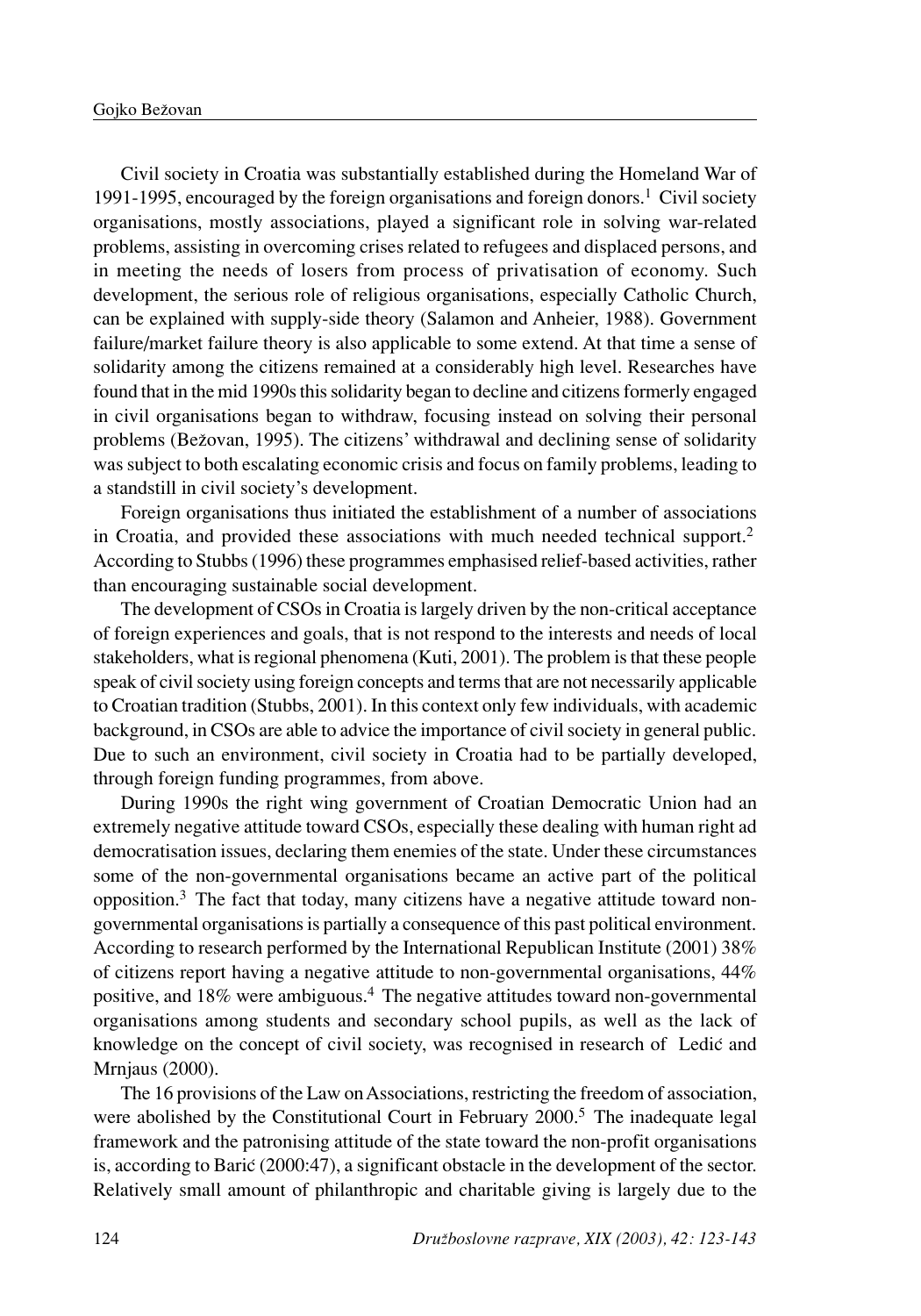absence of foundation tradition, unfavourable tax regulations and distrust toward civil society felt by corporate sector and citizens (Bežovan,  $2002$ ).<sup>6</sup>

Activities of CSOs have been conditioned with the war, economic crisis, relief and political crisis oriented foreign funding programmes. Real co-operation and partnership with the Government, for a larger part of sector was impossible. Media controlled by the Government made negative public image of CSOs getting funding from outside<sup>7</sup> and it effects perception of ordinary citizens towards such organisations like public enemy.<sup>8</sup> Civil society is not a part of mainstream transition agenda in Croatia<sup>9</sup>.

Limited missions of foreign funders were not supportive for conducting of empirical researches on civil society development. Significant lack of literature on civil society in the native language is evident, which poses an obstacle to systematic efforts to develop curriculum for civil society on university level. The research by the World Bank (2000:32) reveals that the main political and academic mainstream has little respect for the activities of CSOs in the wide area of social care and consider them as not professional and rather politically engaged.

Beside mentioned, the following aspects have been recognised as the most significant issues for civil society development in Croatia: sustainability, transparency, effectiveness, non-professional approach, leadership, identity, inexperience with civil society-oriented advocacy activities, low level of co-operation between the organisations themselves and with the mass media (Shimkus, 1996; Barić, 2000; Stubbs, 2001; Ledić, 1997; Bežovan, 1997; Coury, Despot-Lučanin and Bežovan, 1998).

The Croatian pattern of civil society development was to larger extent similar to that in other post-communist countries. During 1990s, in processes of civil society development in Central Eastern European countries, very similar problems like in Croatia were emerging ( Siegel and Yancey, 1992; Salamon, et al., 1999; Kuti, 2001; Pinter, 2001; Johnson and Young, 1997; Szeman and Horsanyi, 2000; Regulska, 1999 and 2001; Jenkins, 1995; Kolarič, et al., 1995; Laiferva, 1995; Potuček, 2000; Lagerspetz, 2002). Non-eligibility of Croatia for Phare programme, European Union support programme for Central Eastern European counties (Laiferova, 1995), and the war made a difference.

Civil society development in Croatia means democratisation of societal associations which indirectly influence the state and economy, and promote idea of pluralism in public sphere (Cohen and Arato, 1992). In other aspect, civil society mobilising new resource and took a limited part in restructuring of welfare state (Salamon, et al., 1999: 33).

# **2. Recent development in Croatian civil society and the CIVICUS index**

Since the elections of 2000, preceded by an extensive campaign involving a number of CSOs,<sup>10</sup> the new coalition government with the majority of Social Democratic Party has, in early 2000 addressed the problems facing civil society development in Croatia with more responsibility. The government adapted a new liberal Law on Associations.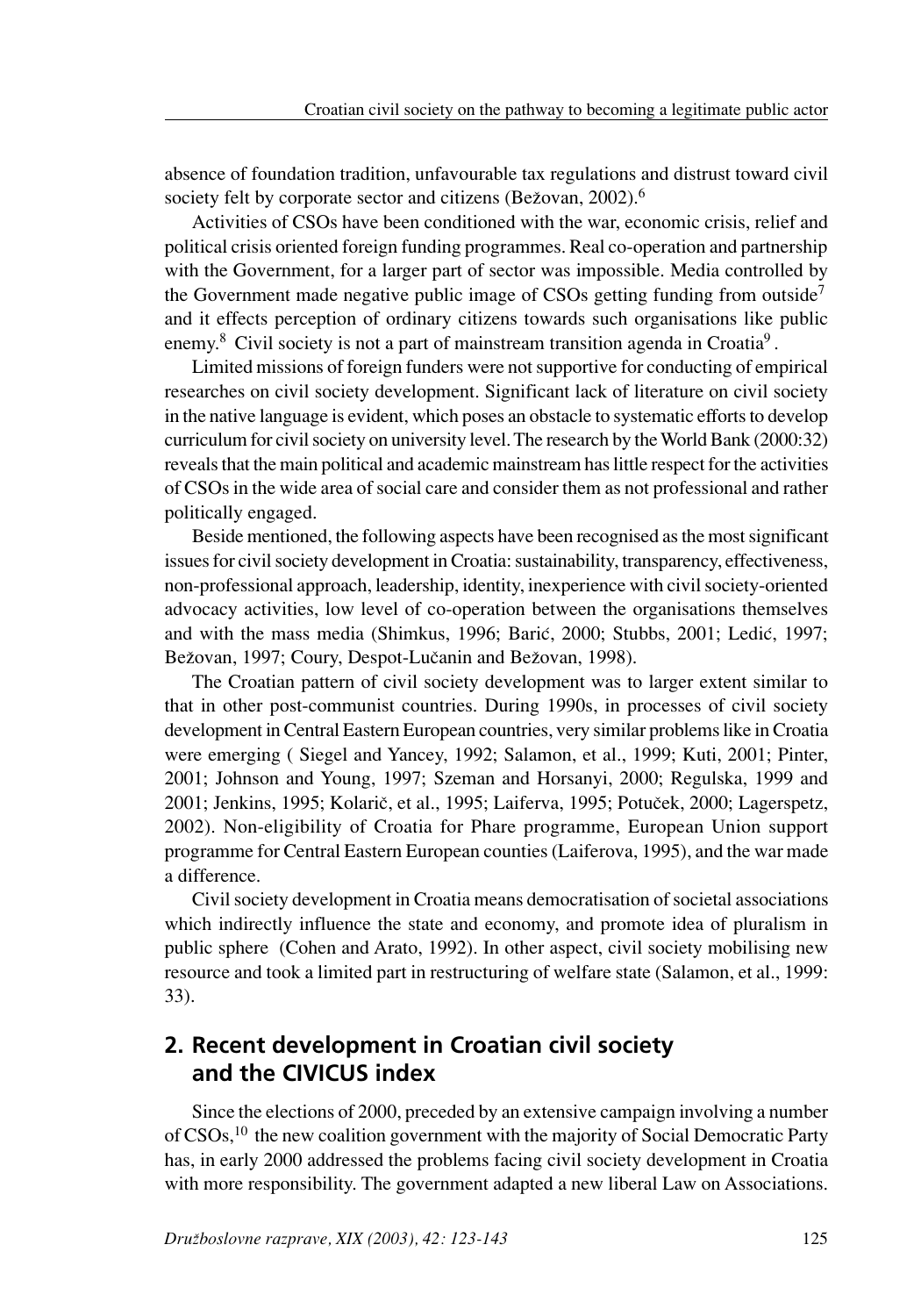Three persons, in earlier law ten, can establish association. Unregistered associations are recognised as legal persons. This new policy resulted in the design of the "Programme of Co-operation between the Government of the Republic of Croatia and the Non-Government, Non-for-Profit Sector in the Republic of Croatia," adopted in December 2000. Through the efforts of the Government Office of Associations, established 1998, the government has developed a transparent National grant programme from the State Budget with involvement of civil society representatives.

Since 2001 citizens and corporate sector can provide up to 2% of their income as tax free donation to the non-profit organisations. The Government encourage foreign funders and strengthened indigenous recipients with new tax provision of not paying VAT of 22% for purchasing goods and services from foreign money. With such incentives the government is increasingly aware of the merit of civil society.

In 2002 the Government Office for Associations initiated establishment of the Council for Civil Society Development with mix membership of state administration representatives and "elected" people from civil society. Council is advisory body of the Government for implementation of mentioned Programme. Some critical observations see such involvement as a top-down approach in this sensitive matter.

Stakeholders need a foundation of knowledge concerning the current state of civil society in Croatia. Thus,  $CERANEO<sub>11</sub><sup>11</sup>$  in partnership with CIVICUS: World Alliance for Citizen Participation has embarked on the CIVICUS Index on Civil Society Project.

The Index project is a diagnostic tool for assessing the current state and health of civil society at a national level, and to provide a basis for dialogue among civil society stakeholders so they might set goals and develop an agenda for the future development of civil society. The project was carried out in two general phases:

- 1. All existing information and previous research concerning civil society in Croatia was compiled and analysed
- 2. A stakeholder mail survey (April-May 2001) was conducted among 353 key civil society stakeholders from a variety of sub-sectors. Table 1 (in Appendix) outlines the sub-sectors and the number of respondents from each.<sup>12</sup>

The assessment process made use of the CIVICUS Diamond  $Tool<sup>13</sup>$  as a general analytic approach. This tool breaks the complexity of civil society into 4 dimensions:

- 1. The **structure** of civil society
- 2. The legal, political and socio-cultural **space** in which civil society operates in the larger regulatory, legal and social environment
- 3. The **values** civil society represents and propagates
- 4. The **impact** civil society has on social and community development as well as on the public policy process

To assess these dimensions, a set of indicators was chosen for each.14 The scores obtained from the survey for each of these indicators are mapped to form a diamond shape, lending itself to useful interpretations concerning the current state of civil society in Croatia.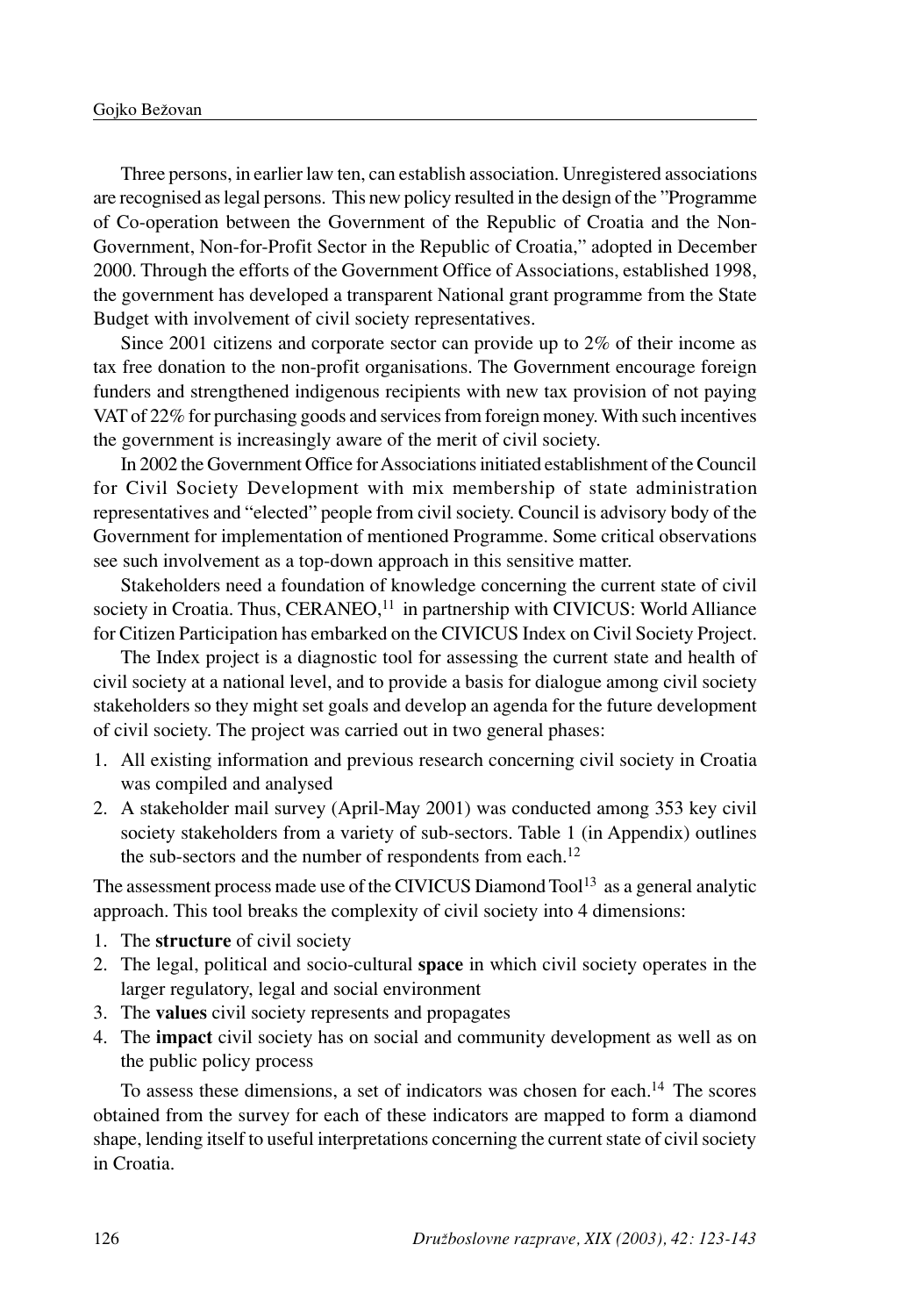# **3. The findings of the CIVICUS index on civil society in Croatia**

# **3.1 The Civil Society Diamond**

Civil society in Croatia, as a post war and transitional country, according to a respondent, "…is still in the infant stage with a big progress made in the last ten years". The visual representation of the findings from the stakeholder survey form a status diamond, representing the current state of civil society in Croatia as having a moderate health (Figure 1) with respect to its structure and impact. Civil society's values are also rated rather positively, however its legal, political and socio-cultural space is regarded as quite negative.



**Figure 1: Croatian Civil Society Diamond**

# **3.2 Structure of Croatian Civil Society**

The structure of civil society in Croatia is not sufficiently transparent. Little attention has been paid for collection and dissemination of respective data about civil society, profiles, activities and its achievements.15

A respondent observed the following:

*" Civil society in Croatia undergoes the period of "children's diseases". However a significant progress has been made in the last ten years, referring to both shaping and organising of civil society and initiating network connecting and co-ordination between organisations (inevitable for producing significant impact on society development)."*

*Druæboslovne razprave, XIX (2003), 42: 123-143* 127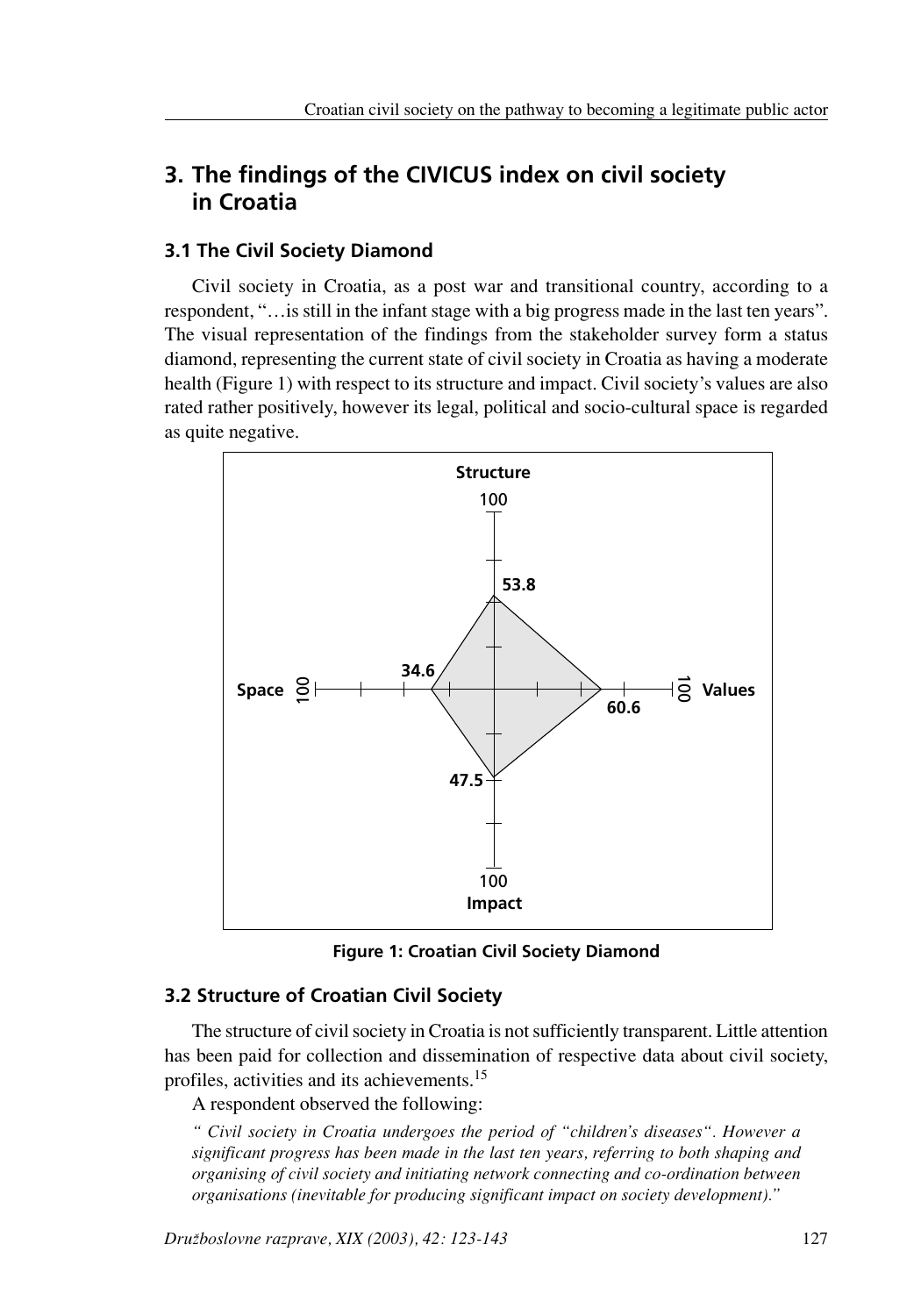# *3.2.1 General features*

Croatia has about 20.000 registered CSO, of which 18.000 operate on a local level. A vast number of these organisations were established following the political shift in 1990. While these numbers exist for registered CSOs, there are currently no reliable indicators to assess how many of these are really active. However, based on the previous research experience of the author, the number of active associations should presumably be assessed as significantly lower.

Croatia has about 60 registered foundations, and over 150 public benefit companies with private status, having the status of non-profit organisations. Further data indicate that the vast majority of associations in Croatia, that is some 10.000, are registered in the area of sports and recreation. At the Ministry of Labour and Social Welfare, 431 humanitarian organisations have been registered as for  $2001<sup>16</sup>$  According to an estimate by The Regional Environmental Center for Central and Eastern Europe, Croatia has some 290 associations active in environmental protection. Additionally, Croatia has 1.752 volunteer fire stations and 529 registered labour unions with approximately 550.000 members. Thus, domination of sport, recreational, fire station and cultural organisations are like in other transitional countries (Salamon, et al., 1999; Jenkins, 1995; Kolarič, et al., 1995).

An important part of the CSOs structure, resulting from foreign funding programmes, are several training organisations, three regional resource centres and, in general, innovative civil society organisation activities is part or regional development (Pinter,  $2001$ ).<sup>17</sup>

A national survey conducted by the CERANEO in 1997 of 548 newly established CSOs indicated the following breakdown (Table 2) for fields of activities of CSOs in Croatia what is very different from traditional, pre 1990 organisations.

| <b>Field of activity</b>      | <b>Percentage of CSOs</b> |
|-------------------------------|---------------------------|
| Advocacy                      | 24%                       |
| Social care                   | 20%                       |
| Environmental                 | 13%                       |
| Culture and arts              | 9%                        |
| Professional associations     | 9%                        |
| Community development/housing | 8%                        |
| Health care                   | 7%                        |
| <b>Education and research</b> | 5%                        |
| International organisations   | 3%                        |
| Religious organisations       | 2%                        |

**Table 2: Fields of activities of CSOs**

# *3.2.2 Membership in CSOs*

Previous research indicates that a few CSOs in Croatia have active membership base. These organisations used to be represented by their leaders and had few active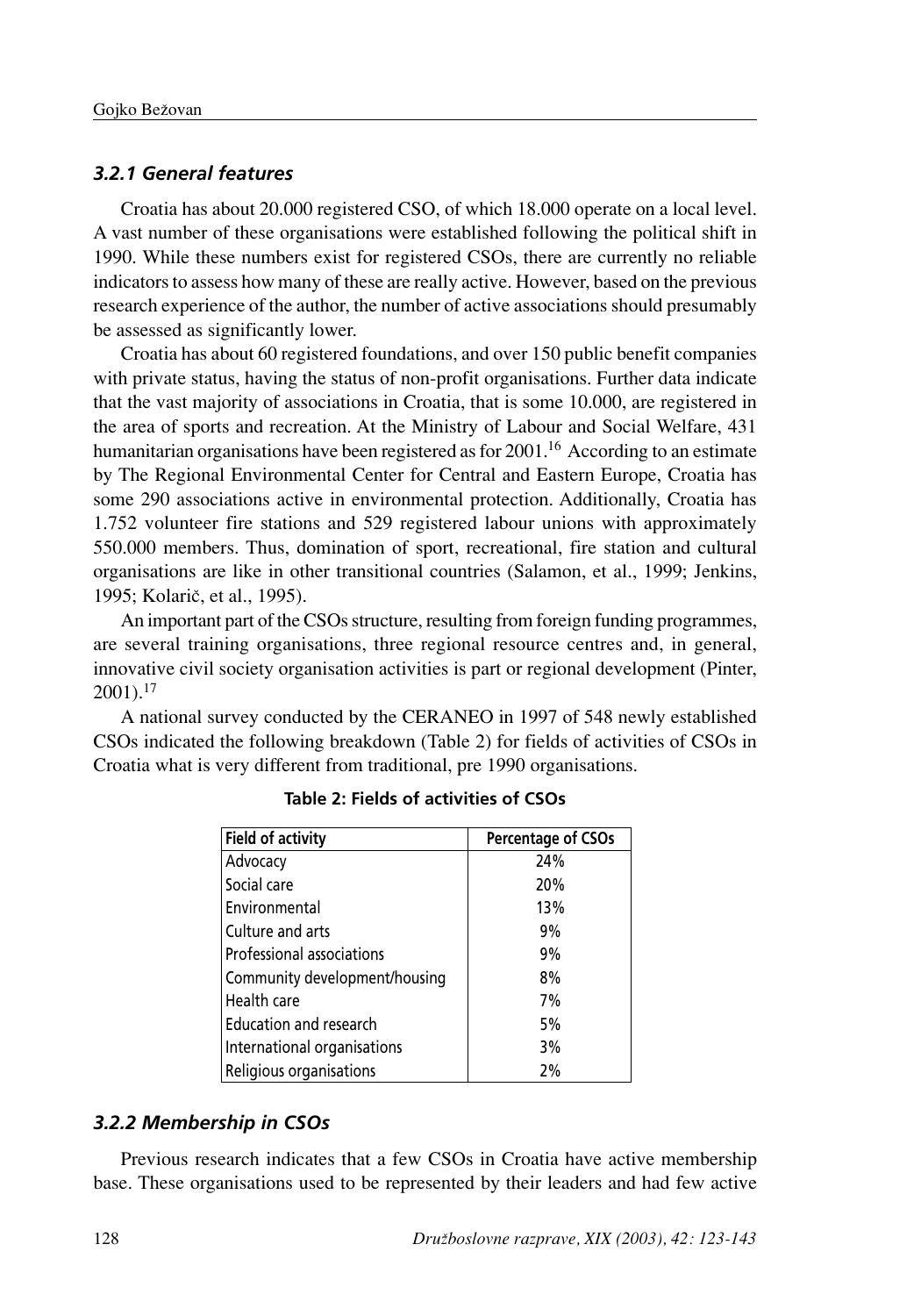members. They were thus considered organisations with a constituency and consequently without a legitimate basis for their advocacy work. The Index project supports these findings, but indicates that it is not as pronounced today as it has been in the past. The indicator measuring the extent to which there are active CSO members scores 51.1 out of a possible 100. 18 According to results of the World Value Survey 1995, 38% of the Croatian population is a member of at least one association, which is significantly higher than in most other post-communist countries of Central and Eastern Europe.

### *3.2.3 Geographic distribution*

Within the dimension of structure the indicator assessing the distribution of CSOs throughout all regions of the country turned to be extremely negative (24,5). This fact is also recognised as a problem in the research undertaken by the World Bank. The majority of civil society organisations are located in the four larger towns, with a lack of CSOs in areas with less than 20 000 inhabitants (World Bank, 2000:33). Like in other post-socialist states, (Kuti, 2001; Regulska, 2001; Lagerspetz, 2002) Croatia has an insufficient number of community based organisations.

# *3.2.4 Network and alliances*

Networking among CSOs has also been recognised as problem for civil society development in Croatia by previous research. The findings here indicate that the existence of umbrella bodies with specific scopes of interest is moderate, with stakeholders providing an assessment of (58,5). These organisations, however, insufficiently encourage membership and participation (42,61) and are rather unlikely to promote the common interest of the sector they represent (41,92). The reluctance of civil society organisations to associate, co-operate and represent common interests was also recognised by Ledic (1997). The networking process is blocked by the fear of most organisations and their leaders that the activities of umbrella organisations might reduce the autonomy of individual CSOs.

The fact that CSOs do not co-operate on issues of mutual interest is (47,85) not so much due to mutual conflict, but to the lack of experience and awareness that information exchange and mutual co-operation can be beneficial to all organisations involved. Also, CSOs rarely join broader alliances of social forces. Larger organisations to not always work closely together with local grassroots organisations. The smaller organisations are marginalized and only partially join in activities of big organisations (44,14). Cooperation inside civil sector is a weak side in transitional countries (Siegel and Yancey, 1992; Kuti, 2001).

Croatia lacks a tradition of co-operation between civil society organisations and the private sector (40,96). The private sector hardly recognises its interests in civil society and CSOs still lack the power to solicit attraction from the private sector. In order to enhance such co-operation, as a significant indicator of civil society development in Croatia, an award shall be granted for *Croatian Donor of the Year in the Corporate Sector*, beginning in 2001.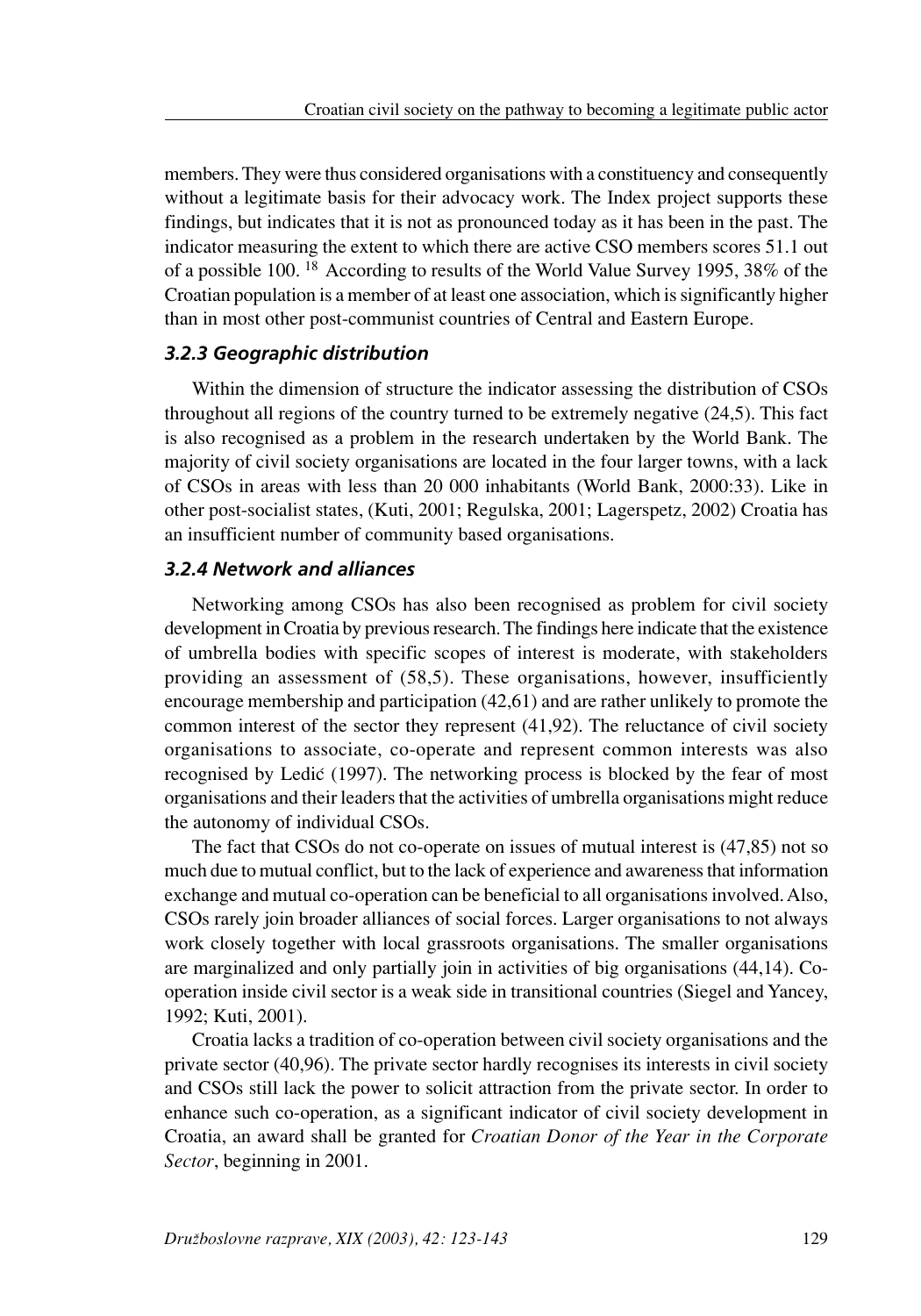## *3.2.5 Political Participation*

Contacting political party officials from the side of CSOs to express their interests in the public sphere is rather underdeveloped in Croatia as many CSOs are not acquainted with the mechanism of interest representation and lobbying (50,15). The problem is dependent on political parties as well, as their representatives lack a willingness to listen to the citizens they represent and to take up their concerns.

Unlike trade unions, CSOs are hardly used to articulating their interests using nonviolent demonstrations or boycotting tactics (49,25). Such activities have recently been adopted by some social groups as a means of attracting public attention to the problems involved. The most active social groups here are environmental organisations, organisations representing vulnerable social groups, women and human rights groups. In the case of reduction of payment for maternity leave affected groups made a protest that attracted the attention of the general public. On such occasions they seldom use violent means, such as damage to property or personal violence to express their interests in the public sphere (92,74).

#### *3.2.6 Financial Resources*

This research, similar to previous research (Beæovan 1997) indicates that financial sustainability is one of the key problems facing CSOs. This problem, like in other transitional countries (Kuti, 2001), has persisted during the last ten years; consequently, a number of CSOs are forced to close their operations each year (42,77). The problem very much lies with the burn out of the key persons, inadequate or inefficient management structures of organisations, as well as the impossibility of CSOs for adaptation to the actual needs of community. CSOs are not dependent on indigenous public funding only. Previous research (Beæovan 1997) indicates that only 7% of organisations have received state subsidies. It is important to note here that the system of state funds allocation on various levels used to be completely non-transparent, although this has improved over the past years. Findings also indicate that few CSOs depend on indigenous private financial supports (83,23), largely because there was no favourable tax framework for donations.

There is a growing consensus that CSOs mostly depend on foreign funding to maintain operation, although the survey indicator shows a very positive picture of availability. (74,62). Foreign funding programmes, as in other transitional countries (Pinter, 2001; Kuti 2001), have such a fundamental role in financing CSOs that the development of a civil society infrastructure strongly rests upon this source of funding. The CSOs receiving foreign grants are mostly located in bigger towns or in areas affected by the war. Only 12% of CSOs in Croatia received donations from foreign resources (Bežovan 1997) and usually they are bigger and they create public opinion about availability of foreign funding. It should be pointed out that 45% of organisations generate income from membership dues and 15% from their own activities through service charges etc. The problem of financial sustainability is likely to remain one of the vital issues of each organisation. To improve this situation, CSOs will have to find indigenous financial resources, like: donations, subventions and income from services.19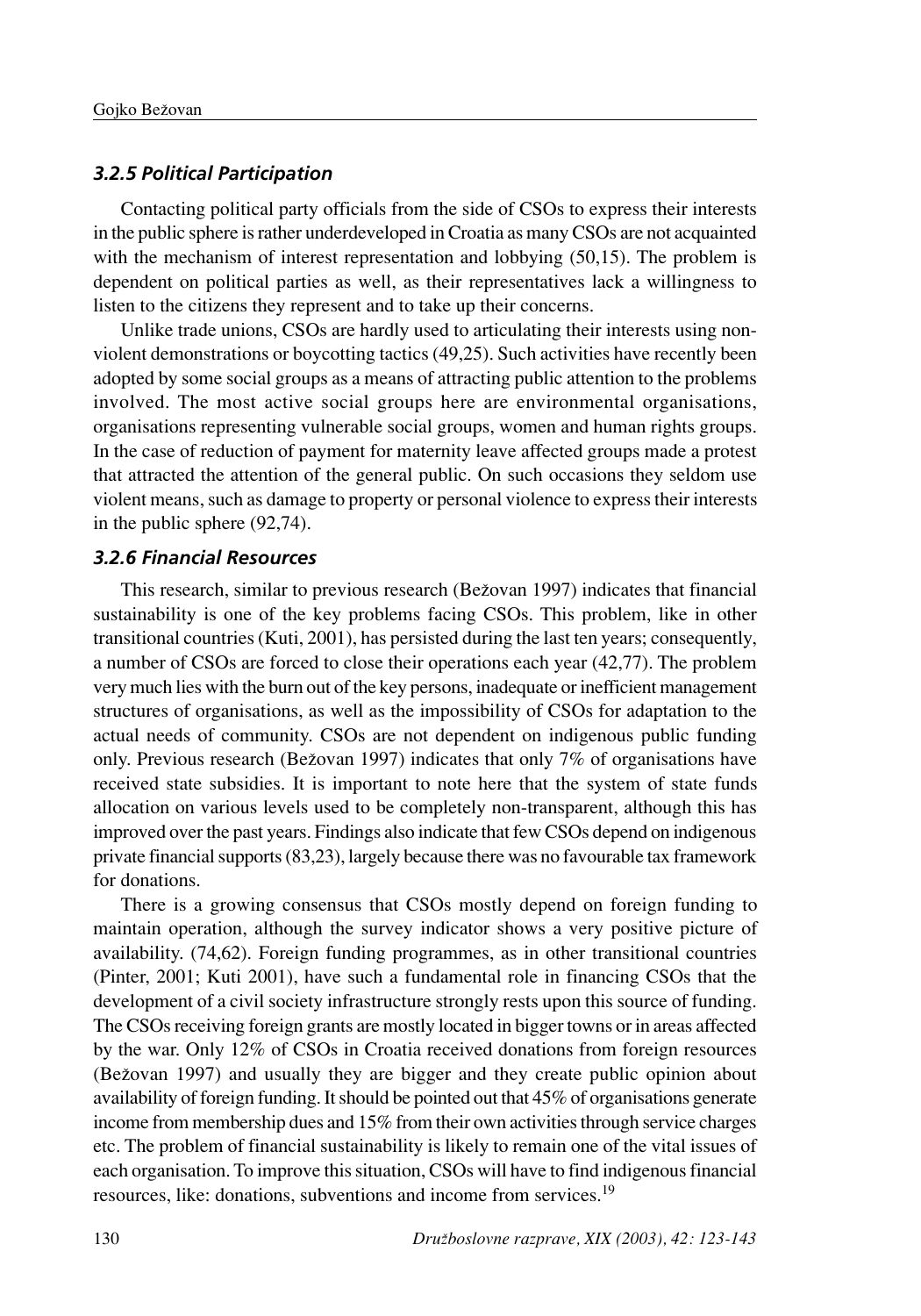Evidence from this part of the research suggests developmental inconsistency in Croatian civil society.

# **3.3 Space for Civil Society Development in Croatia**

A respondent observed the following:

*"The State provides only formal / symbolic support, both financial and other. It looks like such support is likely to only meet the requests of the international community, and does not reflect the real inclination to make the social-cultural environment in Croatia perceptive for the operations and development of civil society."*

Space was an important developmental issue for CSOs during last ten years in terms of legislation and polices, as well as socio-cultural norms. The problem of legitimacy for civic actions and obstacles for civic culture development have been primary factors in the inability of CSOs to expend the civic space and to build social capital (Putnam, 1993).

Most variables of the space dimension received a low score. This is a complex area, deserving comprehensive analysis outside this paper. There is some pressure on CSOs to join or endorse certain political groupings (50,32); however, the activities of several CSOs can hardly be separated from those of political parties. In fact a number of political parties have organised their own associations and have used them extensively in their pre-election political campaigns.

# *3.3.1 Registration procedures*

The only unquestionably positive indicator within this dimension is the unproblematic registering of associations as civil society organisations (73,08). According to respondent experiences, the association's registration procedure requires 4,5 weeks on average. Unlike associations registration procedure the process of foundation's registration is unnecessarily complicated and long. Favourable registration procedure has been identified as important factor of increase of CSOs in Hungary (Jenkins, 1995).

# *3.3.2 Tax laws*

The tax regulations in Croatia used to be a serious obstacle for the flourishing of civil society. Mentioned fiscal changes promote Croatia as a very competitive county in the region in this part of legislation. In general, CSOs' representatives have a problem to understood tax system and, in fact, they are not satisfied with "taxation" of nonprofit organisation because of high pay-roll in Croatia.

# *3.3.3 Co-operation with the state and parliament*

The local authorities and the national government usually do not invite CSOs to be involved in public policy formulation (33,31), even at a local level, policy was rarely influenced by CSOs. This is an indication how unreformed the Croatian system o public administration is at present and how immune it has been from the influence of new public management. Such poor impact on local levels is due to citizen perceptions that the government is the most important decision maker. 20 In government's Strategy of Croatia's Development,<sup>21 8</sup> the importance of civil society, the principle of subsidiarity<sup>22</sup>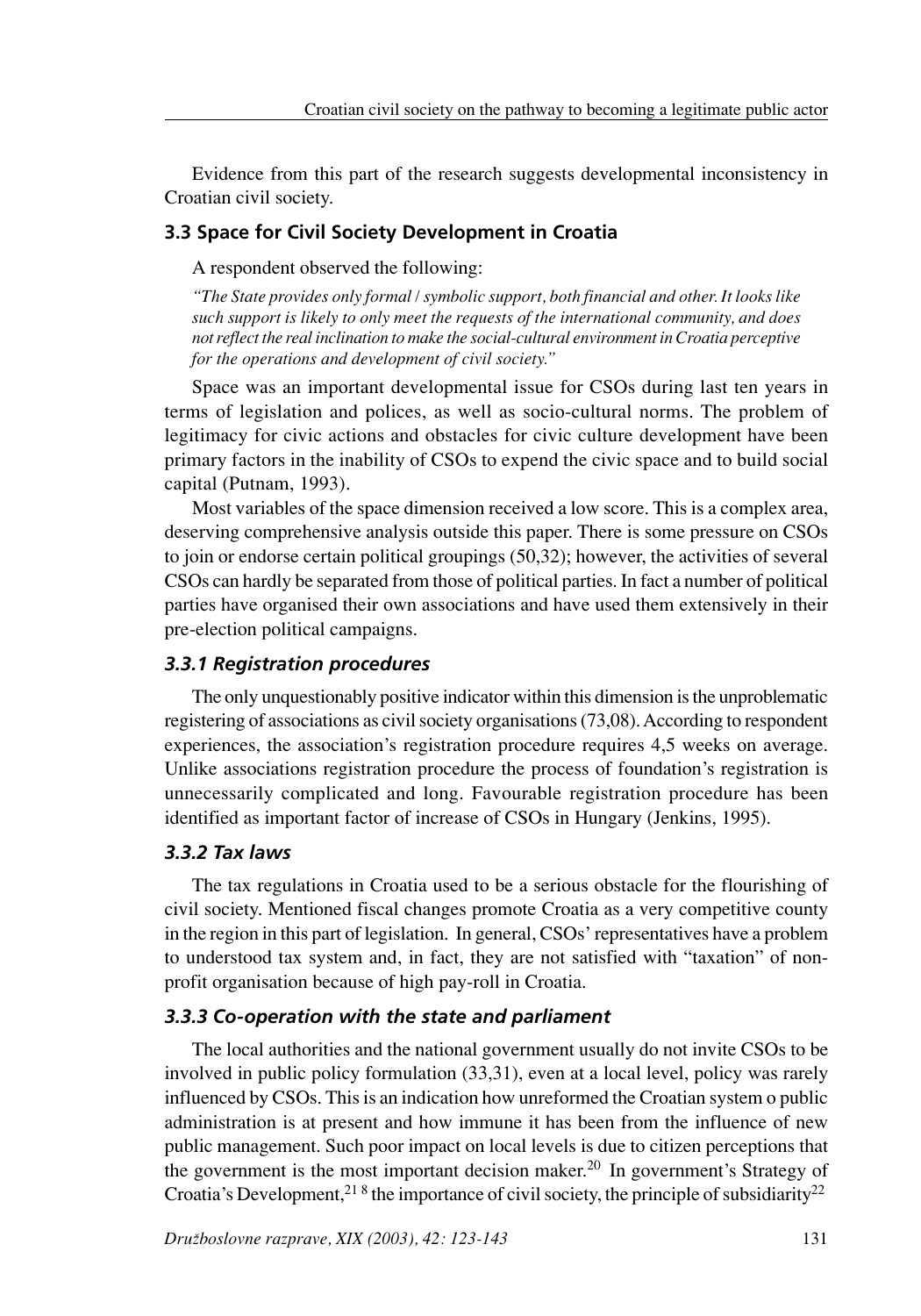and partnerships with civil society organisations have all been recognised as important hallmarks of modernisation and civil society development in Croatian.

The problem of co-operating with government is evident in the fact that it is impossible for CSOs to access the legislature to articulate their points of view (29,73). There are some recent positive experiences recorded in this area, especially with Law on Associations, and it is not likely that progress will be achieved soon. The proposals of various laws are made through informal contacts with politicians and mostly in the last moment.<sup>23</sup>

### *3.3.4 General state attitude towards civil society*

In the last ten years, the state has neither respected the activities of civil society organisations nor recognised those who have shown great public service in civil society (24,77). Only in the area of environmental protection does the ministry award prizes to deserving persons for their achievements. Civic engagement with societal and community problems is simply not valued, neither by the state nor by society, and correspondingly, the state does not recognise individuals for their public spiritedness and dedication to making Croatia a better society (25,22). The previous government neither recognised the vast potential of CSOs in benefiting the public good, nor the need to invest in civil society to better utilise its resources. According to a respondent:

*"...work in civil society is not recognised by the authorities. Awards are rare, mostly related to protocol purposes. This results from a troubled relation of the public authorities with regards to an appraisal of social values."*

Additionally, a citizen who joins a civil society organisations is not respected for that action by society (31,09). There is an absence of the use of associations as a means to solving both social and community problems, as well as an absence of individual citizen attention to these problems. It seems that active citizenship is common issue in transitional countries (PotuËek, 2000). Consequently, volunteerism and work for the public good are not recognised as positive social values. On the contrary, society mistrusts and is suspicious of the motivation of citizens to engage in activities for public good. It is obvious that in such an environment public spiritedness is not an admirable character trait (36,04). A respondent comments that,

*"...the main characteristic of the social - cultural space is a traditional, deep-rooted apolitical attitude. The non-profit activities of private organisations (associations, public benefit companies, funds, foundations) for the public purpose are hardly being recognised."*

### *3.3.5 The attitudes of businesses towards civil society*

The links between businesses and CSOs in Croatia are poor. Companies almost never support the role of their employees as activists in civil society organisations (17,81). Following the experiences of socialism, privatisation of the economy and high payroll, the business sector does not see any reason for supporting civil society. Businesses are also not actively engaged in philanthropic programmes supporting civil society organisations (21,99). Previous research (Beæovan, 2002 a) indicates that some companies tend to support sports and recreation organisations, health care institutions, cultural organisations, schools, the church and in rare cases, some small civil society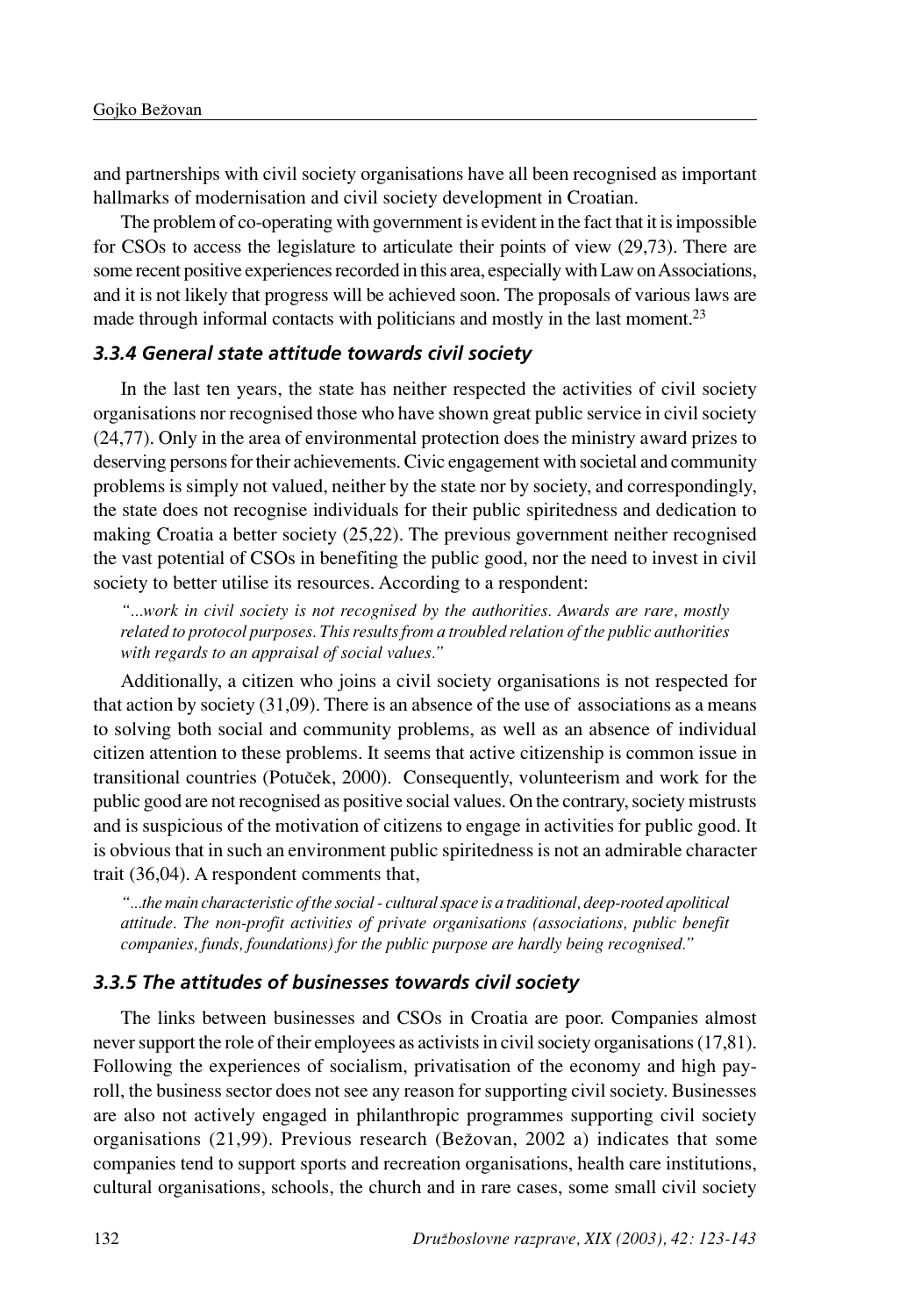organisations. Some large companies have recently started inviting public tenders for granting donations.

Evidence and comments of respondents suggest that in case of local governments and public policy institutions willingness to develop partnership with CSOs they might be too limited to fill-up the new opening space. Some recent debates raised issue of CSOs capacities as key bottle neck in sector development.

### **3.4 Values of Civil Society in Croatia**

Values are an important element of the foundation of CSOs. Compared to other dimensions, the values dimension proved to be the most positive element of civil society in Croatia.

# *3.4.1 Promoting Values*

CSOs play a rather active role in promoting harmonious relations between different political, cultural, religious and ethnic groups in society (62,83); their success in achieving these relations received a slightly lower rating (54,07). We have to keep in mind perception that Croatian society is not integrated and relatively divided among different groups of people. Whereas CSOs do not promote conflicts between members of different cultural and religious groups (86,62), they, however, should become more engaged in the process of social integration. Human right groups could be seen as close to the left parties and those representing war veterans and displaced persons as associated with right party's supporters. The written comments of respondents clearly indicate a divisiveness of organisations into extreme left and extreme right political ideology. Such experience exist in the region (Jenkins, 1995). Some respondents consider political engagement of these organisations harmful to development of civil society:

"... i*n general CSOs in majority cases are not acting in autonomous and independent way, in larger part they are servants of political ideologies while they use term "civil society" to hide their real activities.,.., politisations of CSOs' activities should be avoided."*

CSOs respect fundamental human rights (77,01) and are active in the promotion of human rights (74,78). The latter is in fact a significant part of the mission for most of civil society organisations.

The cultural groups in Croatia are relatively split up along the lines of ethnic communities. The indicator measuring the peaceful promotion of their interests in civil society receives a mixed rating (54,76). Intolerance between cultural groups in civil society may appear only in respect to competitive cultural programmes of ethnic groups.

CSOs promote gender equity, both within their organisations and in the wider social environment (gender equity (1) 67,39). According to the result of this survey, gender equality is mostly accepted value in civil society organisations (gender equity (2) 66,67). It is very hard to estimate to what extent do they really do this.

#### *3.4.2 Accountability & transparency*

Many CSOs make information about their general and programmatic activities publicly available (57,30). By informing the public of the activities and achievements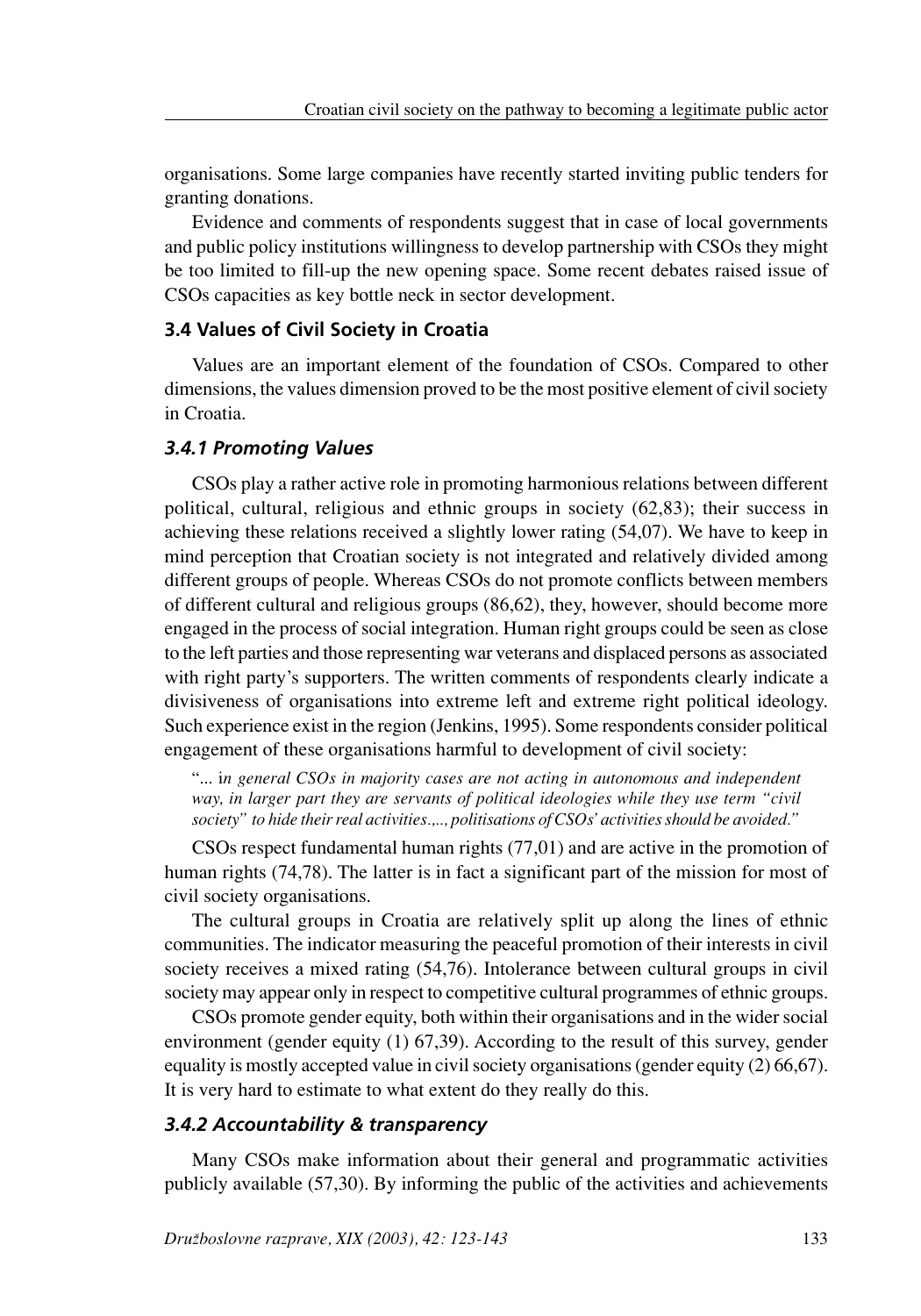of civil society, public awareness of significant social issues is being created. Informing the public is highly dependent on the interest of the mass media to co-operate with CSOs. CSOs are facing serious problems in this regard.24

The most problematic indicator in the value dimension is that of financial transparency of civil society organisations  $(36,03)$ <sup>25</sup> Few organisations make their financial reports publicly available; the financial reports may be not available even to the members of the organisation. It is suspected from some sides that by having non-transparent financial reports, CSOs actually try to cover high wages and honorariums paid to staff. Public and political confidence is vital for sector development. This is likely to become a significant concern of CSOs in the future, as corruption within CSOs or self-interest regarding their internal management is also regarded as a sensitive issue (45,67). These problems used to generate severe conflicts and consequently instability in some organisations. Scandals in larger organisations is a part of development in the region (Kuti, 2001).

### *3.4.3 Internal Democracy*

Previous research has shown that there is insufficient involvement of members in activities of CSOs and weak organisational structure and consequently a series of problems related to management and decision-making within CSOs exist (63,85). The role of boards and the participation of the members in the management of an organisation omit management were the most critical issues. Results from this survey do not identify the involvement of members and stakeholders in CSO activities as a problem (63,85). The internal democracy in these organisations seems to be of no big concern, as many CSOs use elections to select leaders (60,57).

The level of trust among CSO members in Croatia is, according to the World Value Survey, at a rather low level. Only 30% generally trust others, still this is a 7%-higher score than for non-CSO members indicating the positive role civil society can play in generating social trust. According to a respondent,

*"Mutual links between CSOs and the public are insufficient and the so called "civil society" in Croatia has no support in public, that is in "society" in wider terms. The prerequisite for effective participation in civil society and creating of its system of values from the "bottom" is a developed social and civil commitment, i.e. a civil society of responsible individuals. The Croatian society can hardly be considered as a responsible society, involving just a part of "socially committed elite" (and those who make bad(?) copies) in creating of civil society values."*

## **3.5 Impact of Croatian Civil Society**

There is always a problem in Croatia in explaining how CSOs benefit society and to whom they can contribute solutions for problems. A large part of general public sees members or activists in CSOs acting for their own benefits (Siegel and Yancey, 1992).

### *3.5.1 Public Policy Impact*

In the following, we present findings on the perceived impact of civil society on the several stages of the public policy process, namely agenda-setting, policy-making, policyimplementation and policy-monitoring.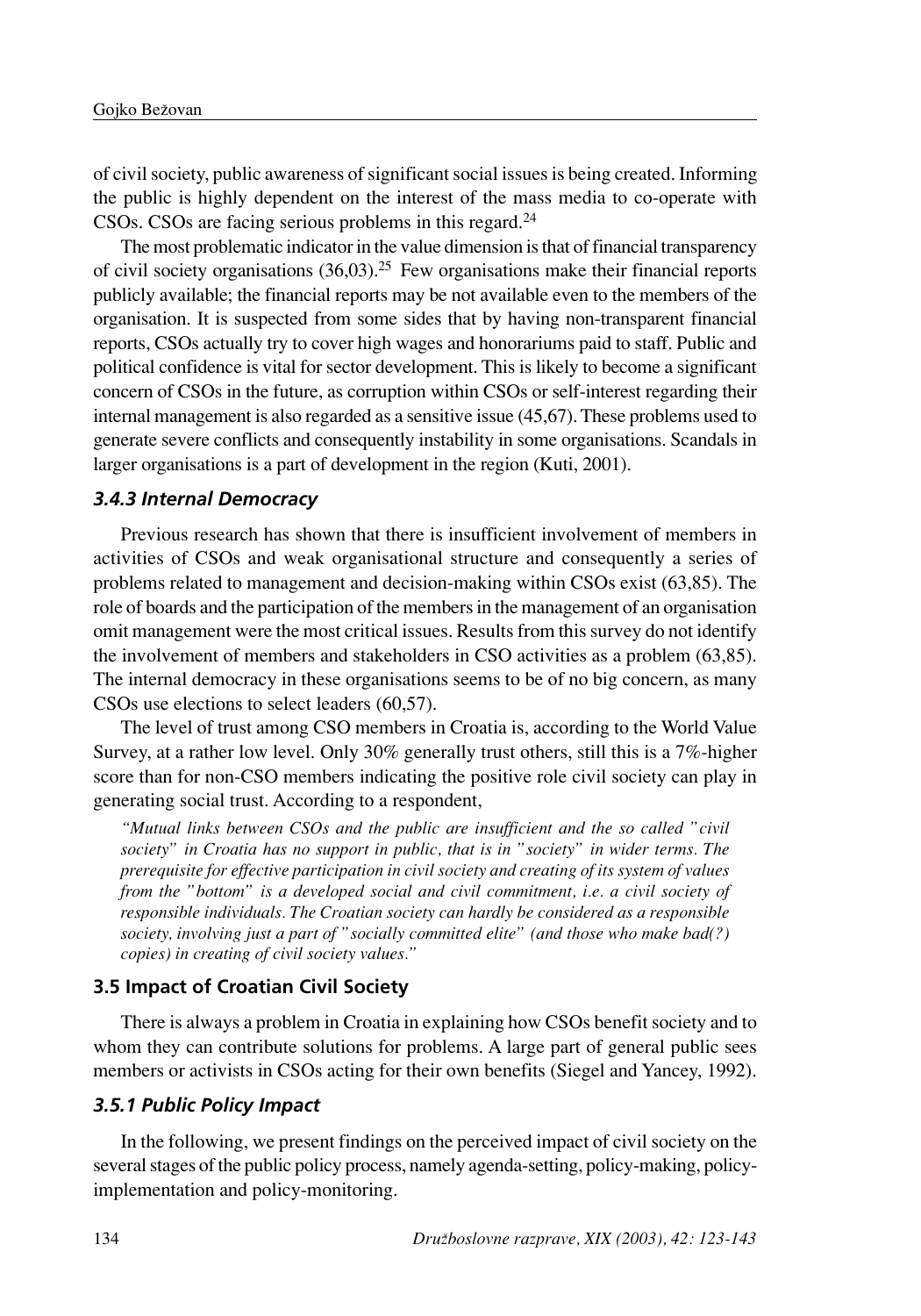According to the survey, CSOs only partially succeed in representing their constituents' interests and putting these interests on the public policy agenda (45,39). Linked to this finding, representatives of civil society are rarely invited to participate in the generation and discussion of legislation (26,08). Legislation, vital to the interests of CSOs, is most often passed without their involvement (24,03). Civil society's participation in the generation and discussion of legislation is only recently being recognised as important by CSOs in Croatia. Generally, it can be said that CSOs have no impact on government's policy. According to a respondent,

*"Government and the responsible ministries are rather shut off from civil society organisations willing to co-operate, particularly regarding the passing of vital laws and resolutions."*

Within the impact dimension the indicators measuring successful co-operation of CSOs with government in implementing policies is at the lowest level (22,28). Government people do not trust capacity of CSOs and they see them like artificial institutions (Kuti, 2001) There are only a few areas where the government is actively co-operating with CSOs, like: environment protection, social issues, gender issue, victims of the war. Current process of social policy decentralisation is caring out from above without consultation with local authorities or civil society representatives (Bežovan and Zrinščak, 2001).

CSOs are also not very successful in monitoring government commitments and policies (47,09). This area of activities requires a lot of additional effort and mutual understanding. People from the Government do not like any independent monitoring and they do have idea about importance of such CSOs' roles.

### *3.5.2 Service delivery*

The respondents agree that CSOs are able to provide services in a manner that would not be possible for the state or for businesses (73,60). This is an encouraging point, requiring additional analysing, however, someone who is better informed can be suspicious about this score. Such development require trust created by social legitimacy grounded in cultural norms and tradition. CSOs are insufficiently critical and objective on capacity they have and achievements they made.

### *3.5.3 Public Image*

CSOs have been presented in a rather unfavourable way by the mass media (49,42) and have also not attracted enough media attention (46,17) with respect to their contribution to society. These findings are related to a not very respectable public image of civil society organisations (51,89). According to a respondent: *"The only way for civil society organisations to get support and create more favourable public image is to achieve concrete results.*"

CSOs play only a modest role in resolving conflicts in Croatian society (38,87). This potential field of work for CSOs is not considered to lie within their area of competence, neither by the public nor by most of the organisations themselves.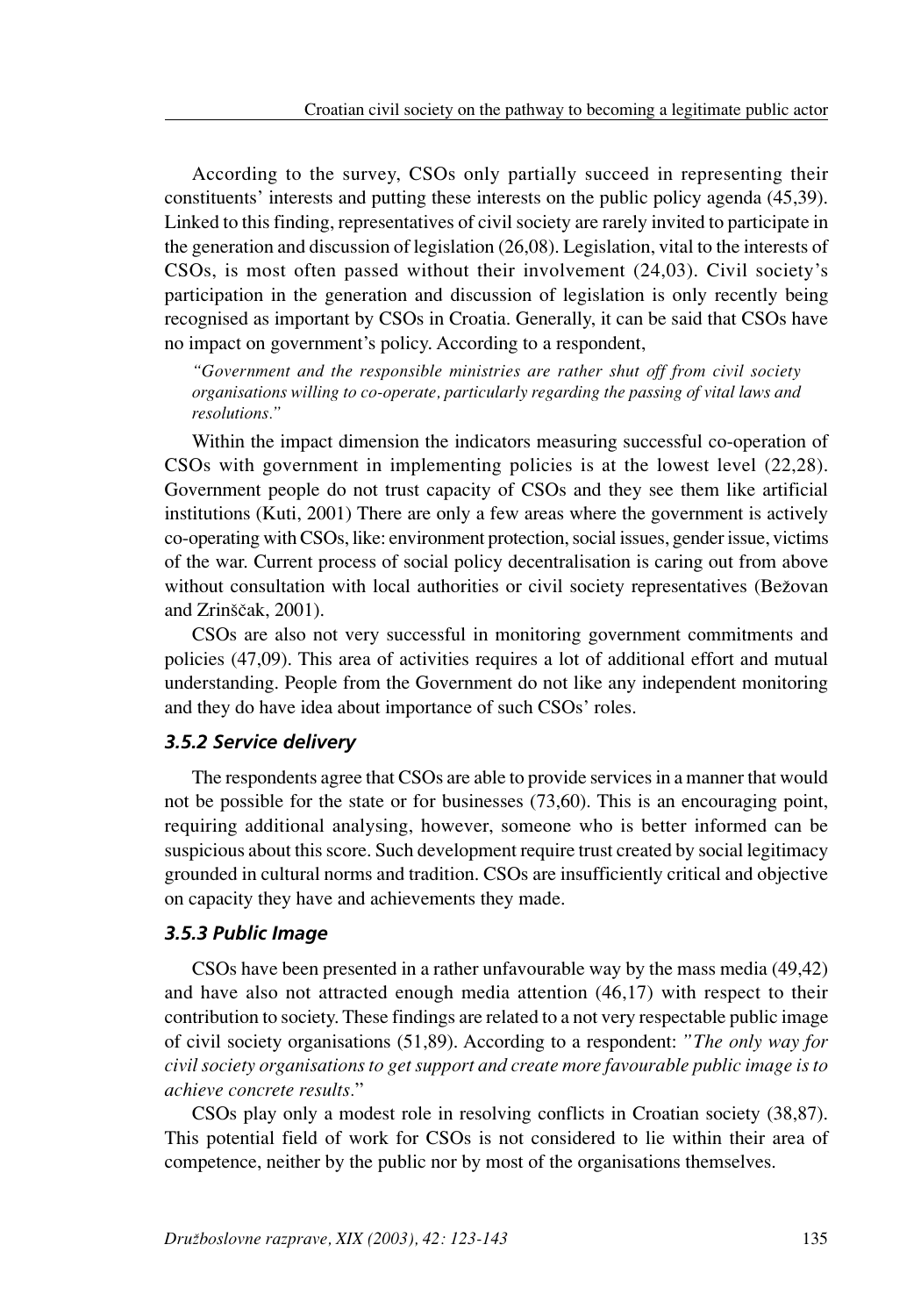### *3.5.4 Effectiveness*

The vast majority of respondents believe that the goods and services produced by CSOs reflect the needs and priorities of their constituents and communities (59,71). CSOs are seen as succeeding in improving the lives of the people they are working with i.e. users of their services (71,06). They also are considered as successful in benefiting the public good (64,12). In contrast to the positive contribution in creating public good, they are less successful in mobilising the disadvantaged groups in society to take part in public life (44,42). Most of these groups have a passive position, being a scope of activities and interest of different organisations and initiatives. It means that most of CSOs take such groups as objects of their activities without efforts to mobilise them for public life.

According to a respondent:

*"Growing democratisation of social and economic relations is inconceivable without development of civil society. The necessity to develop initiatives is in our country still not adopted as means of civil organisations' operations, and the Government considers them accordingly as opposition or frequently as undesirable competition".*

A respondent with experience in international relations concludes that "... *no accession to Europe could be imagined without developed civil society*."

On the side of impact, besides the problem of co-operation with other stakeholders, effectiveness of CSOs is key developmental issue.

# **3. Conclusion**

This research provide us with the very useful facts and framework for analysis of civil society development in Croatia. It should be important to do it on the longer term base. Croatian civil society developmental issues are very similar to the other transitional countries.

This research has evidenced that the most critical area of civil society development in Croatia is related to the limited space it has to operate, as defined by the legislative, political and social-cultural framework. With legislation we do need to deal more with public policy issues trying to institutionalise a place for CSOs social capital building activities. Socio-cultural norms in fact currently inhibit civic engagement and active citizenship. This problem is very much related to the status of middle class people in Croatia. Frustrations with everyday life problems and decreasing living standard are not fertile soil for the flourishing of civil society.

The negative attitude of the government during 1990s, restrictive legislation, a lack of social responsibility on the part of the corporate sector and the absence of a culture of volunteering and public spiritedness are vital problems. Further step in civil society development are related to the real commitment of CSOs and how prepared and willing some of them are to take responsibility, with acceptable level of knowledge and skills, for some problems in society. New changes in the National grant program are targeted for sustainable development of the better developed organisations in hopes of encouraging and supporting such development. Without partnership with local authorities this concept will have limited achievements.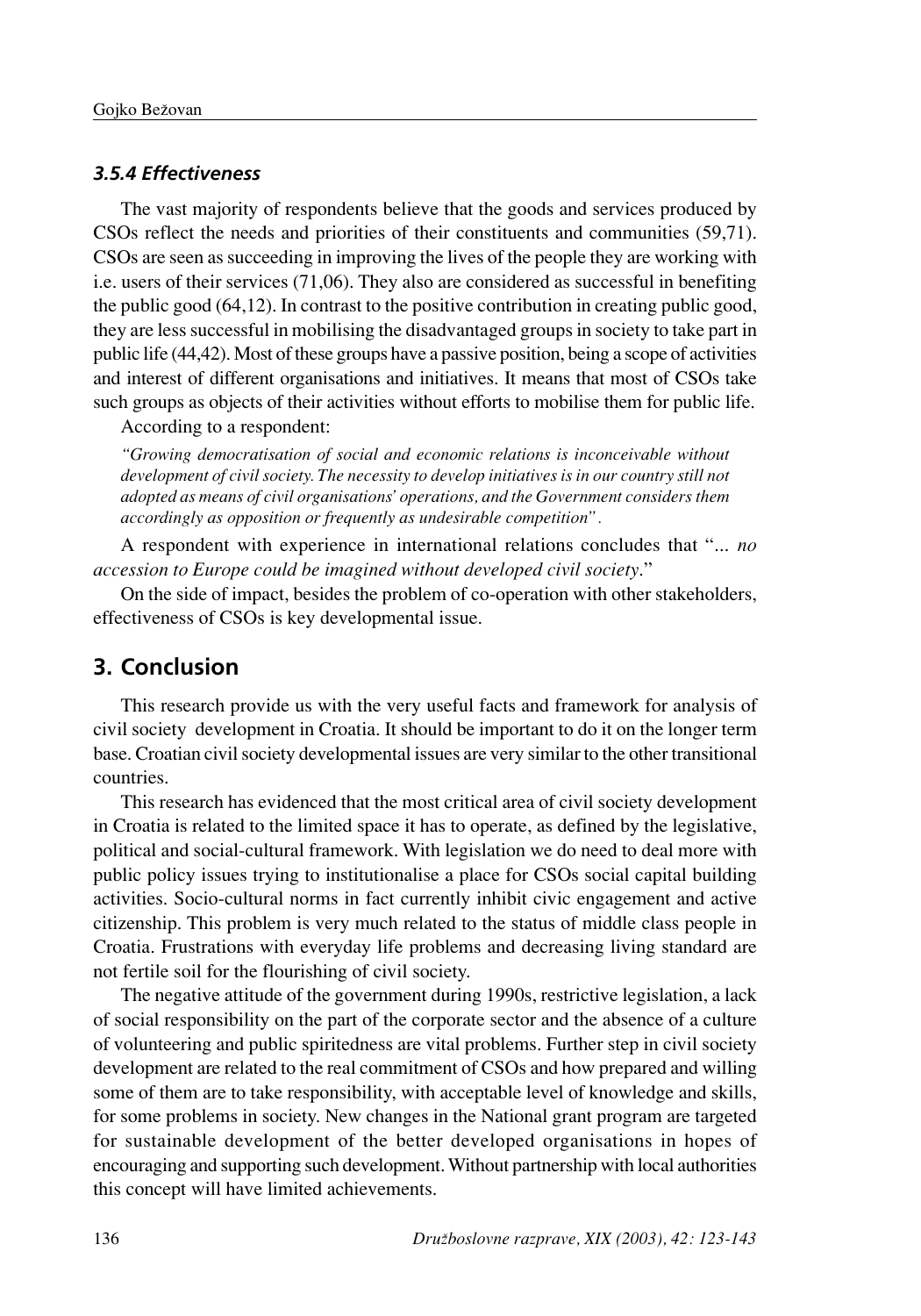Regarding its impact, civil society organisations seems, at least in their own perceptions, to contribute significantly to solving specific social, economic and political problems and furthering the public good. However, influence on the public policy process is very limited. Openness of government and local authorities to CSOs on the whole is only on a declarative level. Mobilising of more respective human resource and prominent persons through a collaborative approach is one way that CSOs can have real influence in public policies and in mobilisation of the new resource for the sector.

The structure of civil society needs to be improved by stimulating the establishment of CSOs in rural areas and small towns. Funders should encourage larger organisations to develop their programs in the regions knowing the importance of CSOs' activities for mobilisation of resources on the local level. Development of CSOs in small communities could be a part of innovation in the National grant program.

The financial transparency and accountability of civil society organisations should contribute to enhancing their reputation and credibility. It can be helpful if funders dedicate more attention to this issue by requiring an evaluation plan as a part of the funding application process.

We would like to end with two opposing comments made by two survey respondents. A 25 years old male makes the following observation:

*"The civil society in Croatia is still developing. However, recording a slight progress after the change of government, we should be optimistic with respect to further development of civil society in Croatia.*

*In order to continue the development, i.e. progress of civil society in Croatia a lot of work has to be done both by authorities and activists in civil society organisations as well as the pubic in the whole. This is the only way to enhance the development of civil society in Croatia, what should be the common concern."*

### A female respondent, 40 years old concludes:

*"I think that people living in Croatia have little concern in creating and developing civil society and do not care about it. Having a 23% unemployment rate, the basic needs are to be met. Only people who have met their existential needs and the needs of their family, who have time and mood for it, can survive through engagement in development of civil associations. In the first place people are concerned for solving of economic issues. It seems that development of civil society in Croatia shall have to wait for better times."*

A majority of the Croatian population considers that the Government is responsible for solving their own personal problems. They are without experience or a sense that individuals along with the people from their community can associate and mobilise some resources to help themselves. This research give us evidence to conclude that civil society development in Croatia, like in other transitional countries, is very much path dependent (Putnam, 1993). Beside that, it is clear that the number of citizens who, being members of CSOs, have gained such experience and feelings do not have continual problems in legitimating their initiatives and actions. They are the ones who are able to freely say that it is everyone's own obligation and responsibility to join in CSO endeavours for the public good. More and more citizens are taking it seriously. Because of that, we can say that Croatian CSOs are on the pathway to become a legitimate public actor even though certain important scores of diamond are low.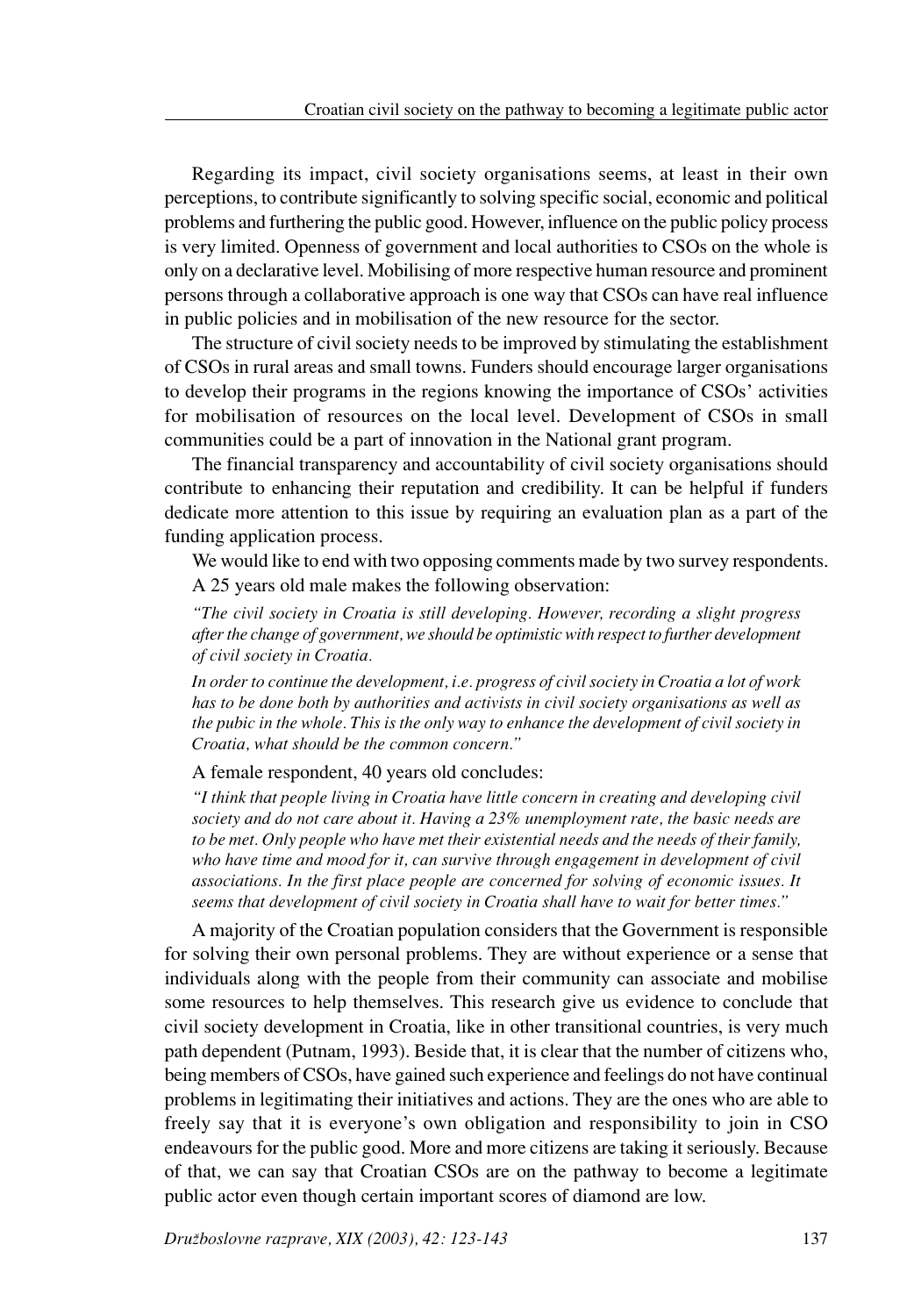#### **Acknowledgement:**

This article is a part of CIVICUS research project "The CIVICUS Index on Civil Society". The author would like to thank CIVICUS for their financial and technical assistance. The author is grateful for comments made on an earlier draft of this article by Siniša Zrinščak, University of Zagreb; Finn Heinrich, CIVICUS; Joanne Coury, State University of New York at Buffalo and Arthur Williamson, University of Ulster, Coleraine.

# **Appendix**

| <b>Subsector</b> | Sub-sectors                                       | Quantity | Percent |
|------------------|---------------------------------------------------|----------|---------|
| number           |                                                   |          |         |
| 1                | Faith-based organisations                         | 13       | 3,68    |
| 2                | Trade unions                                      | 16       | 4,53    |
| 3                | Grant-making foundations                          | 11       | 3,12    |
| 4                | Training & research                               | 18       | 5,10    |
| 5                | <b>Environmental CSOs</b>                         | 22       | 6,23    |
| 6                | <b>Advocacy CSOs</b>                              | 19       | 5,38    |
| 7                | Women's associations                              | 13       | 3,68    |
| 8                | Student and youth associations                    | 20       | 5,67    |
| 9                | Social service and health associations            | 38       | 10,76   |
| 10               | Ethnic/traditional/ethno-cultural/indigenous CSOs | 13       | 3,68    |
| 11               | Culture & arts CSOs                               | 15       | 4,25    |
| 12               | Social and recreational CSOs & sport clubs        | 14       | 3,97    |
| 13               | Professional and business organisations           | 18       | 5,10    |
| 14               | Community-based and informal associations         | 22       | 6,23    |
| 15               | Victims of war, war veterans, displaced persons   | 12       | 3,40    |
| 16               | Other                                             |          | 0,28    |
| 17               | Respondents from other stakeholders               | 78       | 22,10   |
|                  | Total                                             | 353      | 100,00  |

#### **Table 1: Sub-sectors in survey**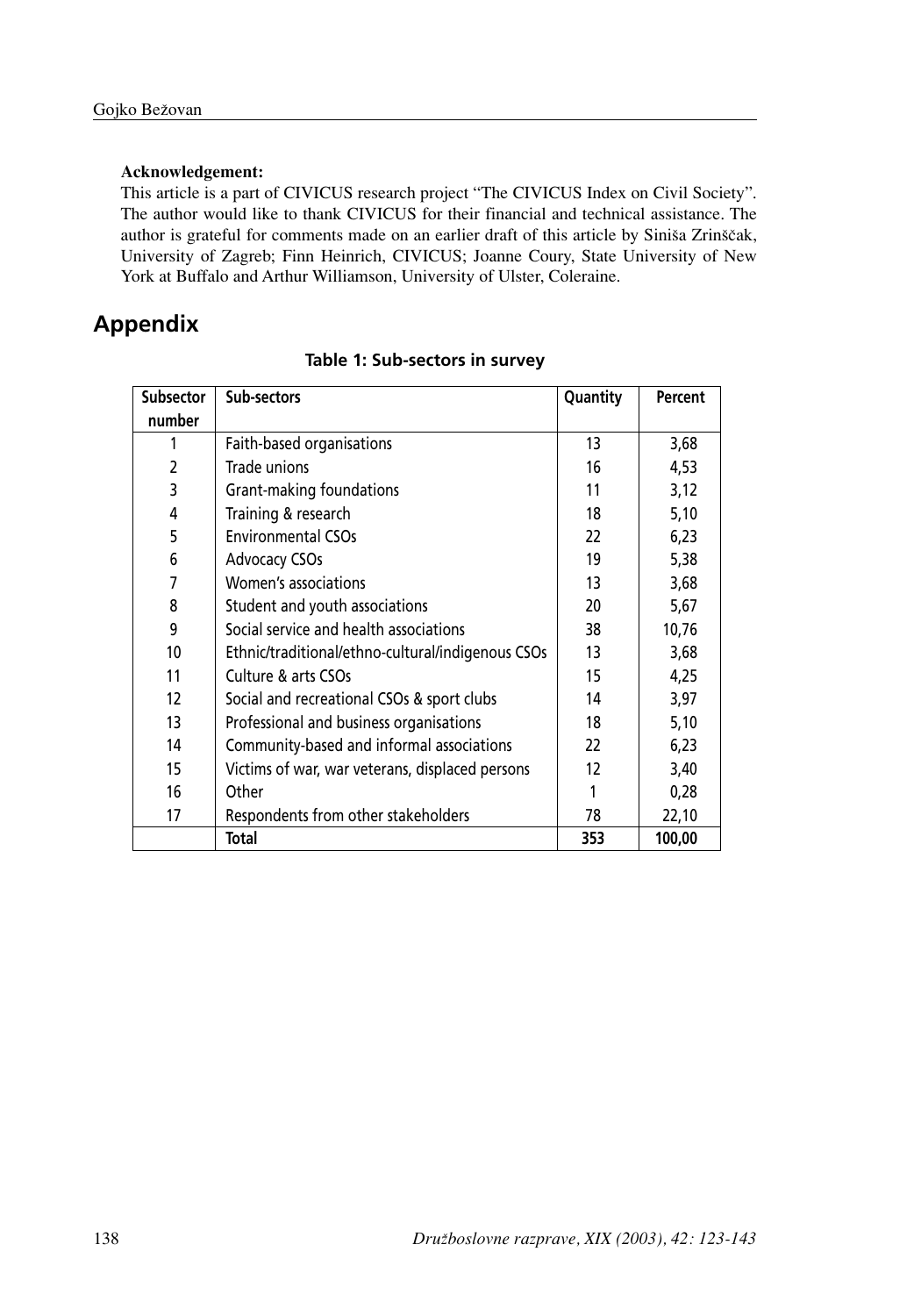| <b>Structure</b>                    | <b>Diamond</b> | <b>Space</b>                       | <b>Diamond</b> |
|-------------------------------------|----------------|------------------------------------|----------------|
| Membership                          | 51,14          | polit pressure                     | 50,32          |
| Distribution                        | 24,54          | policy involvement                 | 33,31          |
| umbrella body 1                     | 58,50          | legislative access                 | 29,73          |
| umbrella body 2                     | 42,61          | state recognition                  | 24,77          |
| umbrella body 3                     | 41,92          | general state attitude             | 25,22          |
| Alliances                           | 52,79          | social recognition                 | 31,09          |
| Links                               | 44,14          | public spiritedness                | 36,04          |
| coop business                       | 40,96          | business recognition               | 17,81          |
| internal cult diversity             | 55,69          | business philanthropy              | 21,99          |
| Pol part 1                          | 50,15          | regulation(rescaled)               | 73,08          |
| Pol part 2                          | 49,25          | tax 1 (rescaled)                   | 35,65          |
| Pol part 3 (rescaled)               | 92,74          | tax 2 (rescaled)                   | 34,19          |
| financial sustainability (rescaled) | 42,77          |                                    |                |
| Public funding (rescaled)           | 76,85          |                                    |                |
| private funding (rescaled)          | 83,23          |                                    |                |
| foreign funding (rescaled)          | 74,62          |                                    |                |
| Co-operation (re-scaled)            | 47,85          |                                    |                |
| Membership (World Value Survey)     | 38,10          | Legal Environment (USAID)          | 17,00          |
|                                     |                | <b>Corruption Perception Index</b> | 37,00          |
|                                     |                | Civil Rights Index                 | 50,00          |
|                                     |                | Press Freedom                      | 37,00          |
|                                     |                |                                    |                |
| <b>Diamond score</b>                | 53,77          | <b>Diamond score</b>               | 34,64          |
| <b>Values</b>                       | <b>Diamond</b> | Impact                             | <b>Diamond</b> |
| tolerance 1                         | 62,83          | policy agenda                      | 45,39          |
| tolerance 2                         | 54,07          | policy drafting                    | 26,08          |
| human rights 1                      | 77,01          | policy making                      | 24,03          |
| human rights 2                      | 74,78          | policy implementation              | 22,28          |
| Cultural diversity 1                | 61,46          | comparative advantage              | 73,60          |
| Cultural diversity 2                | 54,76          | policy monitoring                  | 47,09          |
| gender equity 1                     | 67,39          | media image                        | 49,42          |
| gender equity 2                     | 66,67          | media attention                    | 46,17          |
| sustainable development             | 63,76          | public profile                     | 51,89          |
| Public accountability               | 57,30          | conflict resolution                | 38,87          |
| financial transparency              | 36,03          | responsiveness                     | 59,71          |
| Internal democracy 1                | 63,85          | mobilizing marginalized            | 44,42          |
| Internal democracy 2                | 60,57          | popular support                    | 53,66          |
| social conflict (rescaled)          | 86,62          | service impact                     | 71,06          |
| corruption (rescaled)               | 45,67          | public good                        | 64,12          |
| Trust (World Value Survey)          | 29,80          | Impact (USAID)                     | 44,00          |
| Tolerance (World Value Survey)      | 68,00          |                                    |                |

# **Indicators**

*Druæboslovne razprave, XIX (2003), 42: 123-143* 139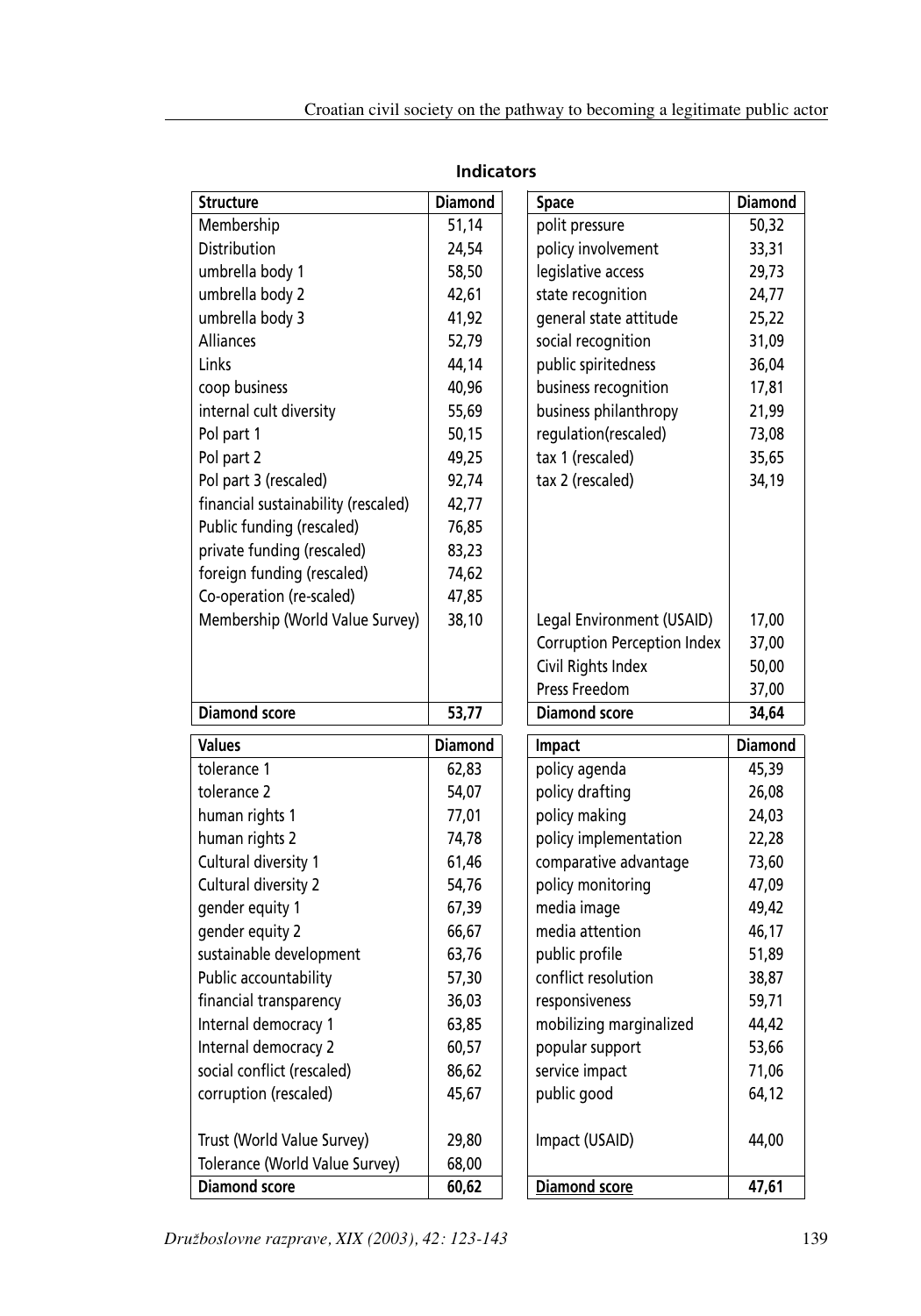# **Notes**

- 1. Croatia 4,5 million population, per capita GDP \$4,500. During the War 54% of territory has been affected by war operations. Croatia lost 13.583 people, 37.180 were wounded. The number of displaced persons and refugees was from 550.000 in 1991 to 386.264 in 1995. Official estimation of direct war damage is \$29,2 billions (Perković and Puljiz, 2001).
- 2. The most active organisations were: UNHCR, International Rescue Committee, Catholic Relief Service and several American organisations involved in USAID programs. Capacity of these organisations in the term of human resource, foreign and indigenous staff, used to be a critical point in programs performance.
- 3. Civil society is considered as opposition in other transitional countries (Jenkins, 1995; Osborne and Kaposvari, 1997).
- 4. Such attitudes are partially connected to the use of the term non-governmental organisation. The organisation in negative connotation to the Government of young nation is not acceptable to the ordinary citizen.
- 5. The request for review of constitutionality regarding parts of the provisions of the Law on Associations was submitted in 1999 by representatives of CSOs. Group of people involved in this initiative comes from University of Zagreb and their opinion has influence at a high level.
- 6. In 1993 the Croatian Parliament discussed tax benefits for public welfare donations. The then Minister of Finance refused the proposal considering it a form of money laundering, explaining that both tax collection and allocation of funds to those who need them is the role of the state. The Minister was reluctant to count on citizens' responsibility and confide in their civil engagement. After that the tax regulations were amended, allowing for non taxable donations to sport purposes (the suspected money laundering is likely to be justified here) and not, for instance, to humanitarian organisations.
- 7. Suspicious about the missions of foreign funders of civil society in the region was an issue and obstacle for effective co-operation. (Deakin, 2001; Deakin, 2002).
- 8. Very often, without arguments, the national TV was accusing organisations dealing with human rights issues for anti-governmental activities.
- 9. Such position of civil society has been documented in Poland (Regulska, 1999) and in other transitional countries (Kuti, 2001).
- 10. Four larger coalition groups of CSOs, more than 400 organisations, took a part in the campaign.
- 11. CERANEO- Centre for Development of Non-Profit Organisations, since 1995 to 2000 resource centre for Croatian CSOs, now think tank in a public policies issues.
- 12. In the mailed survey we sent 525 questionnaires.
- 13. The CIVICUS Diamond Tool and analytic framework was developed for CIVICUS by Helmut Anheier, Centre for Civil Society, London School of Economics. For more information on the Diamond Tool, please see R. Holloway, (2001) Using the Civil Society Index: A Handbook for using the CIVICUS Index on Civil Society as a Self-Assessment Tool, CIVICUS, and Helmut K. Anheier, Civil Society: Measurement and Policy Dialogue, Earthscan, London, forthcoming.
- 14. List of indicators with scores are in the Appendix.
- 15. E. Kuti (2001) pointed it as a problem in other Eastern European countries.
- 16. Data available an the web site of the Ministry of Labour and Social Care, http://www.mrss.hr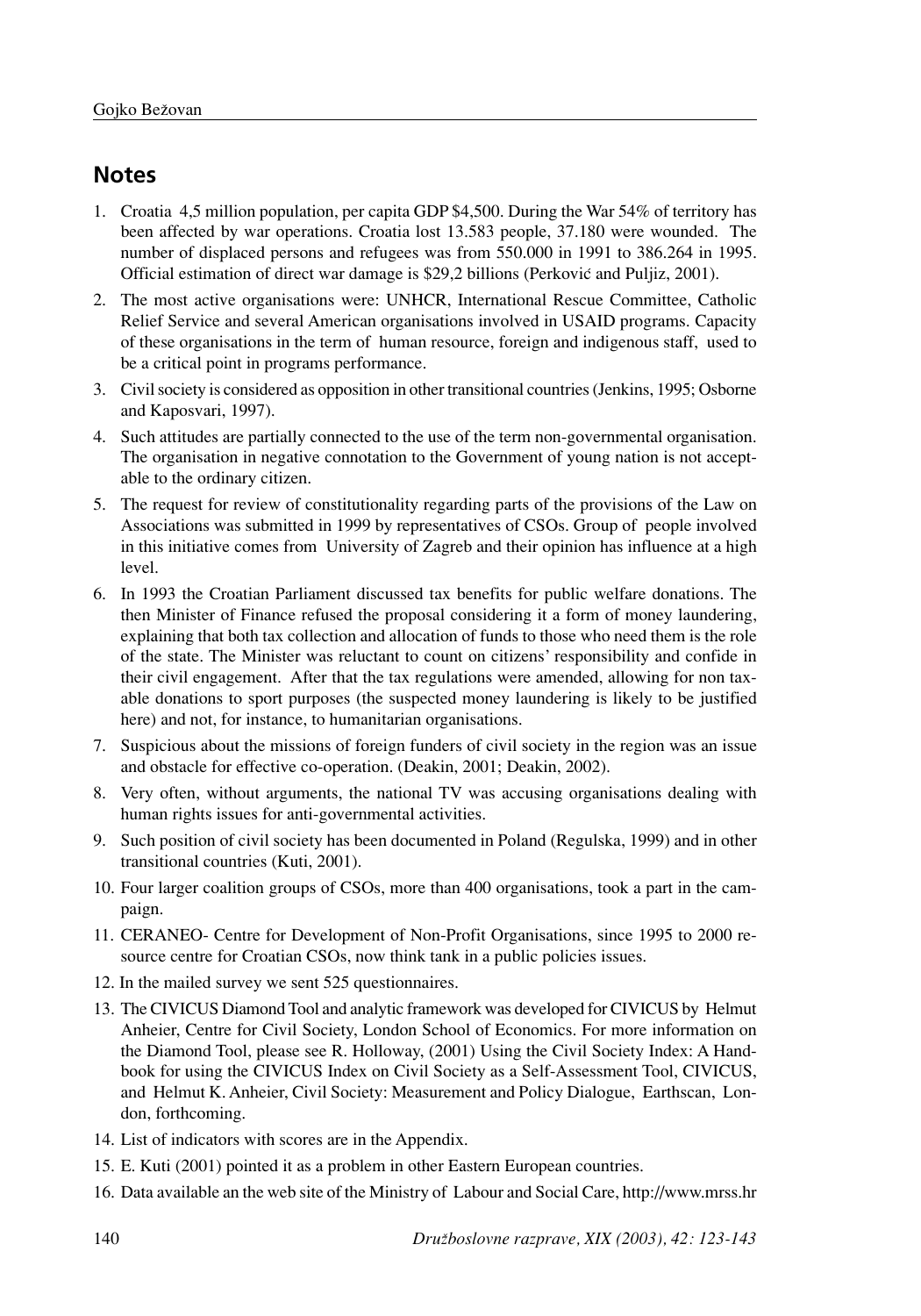- 17. Resource centres are in Split, Rijeka and Osijek. It was a program of American organisation Academy for Educational Development.
- 18. The scores of individual indicators are provided in brackets projected into a common metrictypically from 0 (most negative) to 100 (most positive). Thus, the higher the score, the better the situation of civil society with regards to the respective indicator. List of indicators is in Appendix.
- 19. There is a key role here for a university in providing courses and research opportunities. Different departments from universities should be important stakeholders for civil society development.
- 20. On that topic see Hungarian similar experience in Szeman and Harsanyi (2000).
- 21. More details are available on www.vlada.hr
- 22. This principle originated from social teaching by the Catholic Church with regards to public welfare in the industrializing Germany in the late  $19<sup>th</sup>$  century. It principles states that the smallest social unit capable of delivering the respective social service, should be in charge and thus places a premium of importance on civil society organizations at the local level.
- 23. At the end of 2002 CSOs have serious problems to get Bill on Consumer Protection and also Amendments on Law on Croatian RadioTV.
- 24. In early 2001 Vjesnik (daily newspaper) showed growing interest in systematic monitoring of civil society development.
- 25. Transparency of CSOs is lasting issues in other transitional countries (Regulska, 2001; Salamon, et. al., 1999; Siegel and Yancey, 1992)

# **Bibliography**

- Anheier, H. K. *Civil Society: Measurement and Policy Dialogue*, Earthscan, London, forthcoming.
- Barić, S. (2000). *Pravni sustav suradnje neprofitnih organizacija s vladom i tijelima lokalne samouprave i uprave u Republici Hrvatskoj*, B.a.B.e., Zagreb.
- Bežovan, G. (1995). Croatia, The Profile of the Voluntary Sector in Eastern Central European Countries, *Družboslovne rasprave*, 11, 29-44.

Beæovan, G. (1997). *Problemi i potrebe neprofitnih organizacija u Hrvatskoj*, CERANEO, Zagreb.

- Beæovan, G. (2002). Zaklade i dosezi njihova razvitka u Hrvatskoj, *Zbornik Pravnog fakulteta u Zagrebu*, 52, 619-649.
- Beæovan, G. (2002 a). Socijalna odgovornost gospodarstva i iskustva u Hrvatskoj, *Revija za socijologiju*, 33, 17-32.
- Bežovan, G., and Zrinščak, S. (2001). Mogućnosti decentralizacije u socijalnoj politici i nove uloge lokalnih vlasti, *Revija za socijalnu politiku*, 8, 239-258.
- Cohen, J. L., and Arato, A. (1992). *Civil Society and Political Theory*, The M.I.T. Press, Cmbridge, MA.
- Coury, J. M., Despot- Lučanin, J., and Bežovan, G., (1998). A Real Alternative? How the Debate over Third Sector Development is Shapring Up in Croatia, ARNOVA Conference, Seattle.
- Deakin, N. (2001). *In Search of Civil Society*, Palgrave, Ney York.
- Deakin, N. (2002) Interview of Author with N. Deakin.
- Johnson, A. K., and Young, D. K. (1997). A Profile of the Non-Profit Sector in Romania, *Voluntas*, 8, 303-322.

*Druæboslovne razprave, XIX (2003), 42: 123-143* 141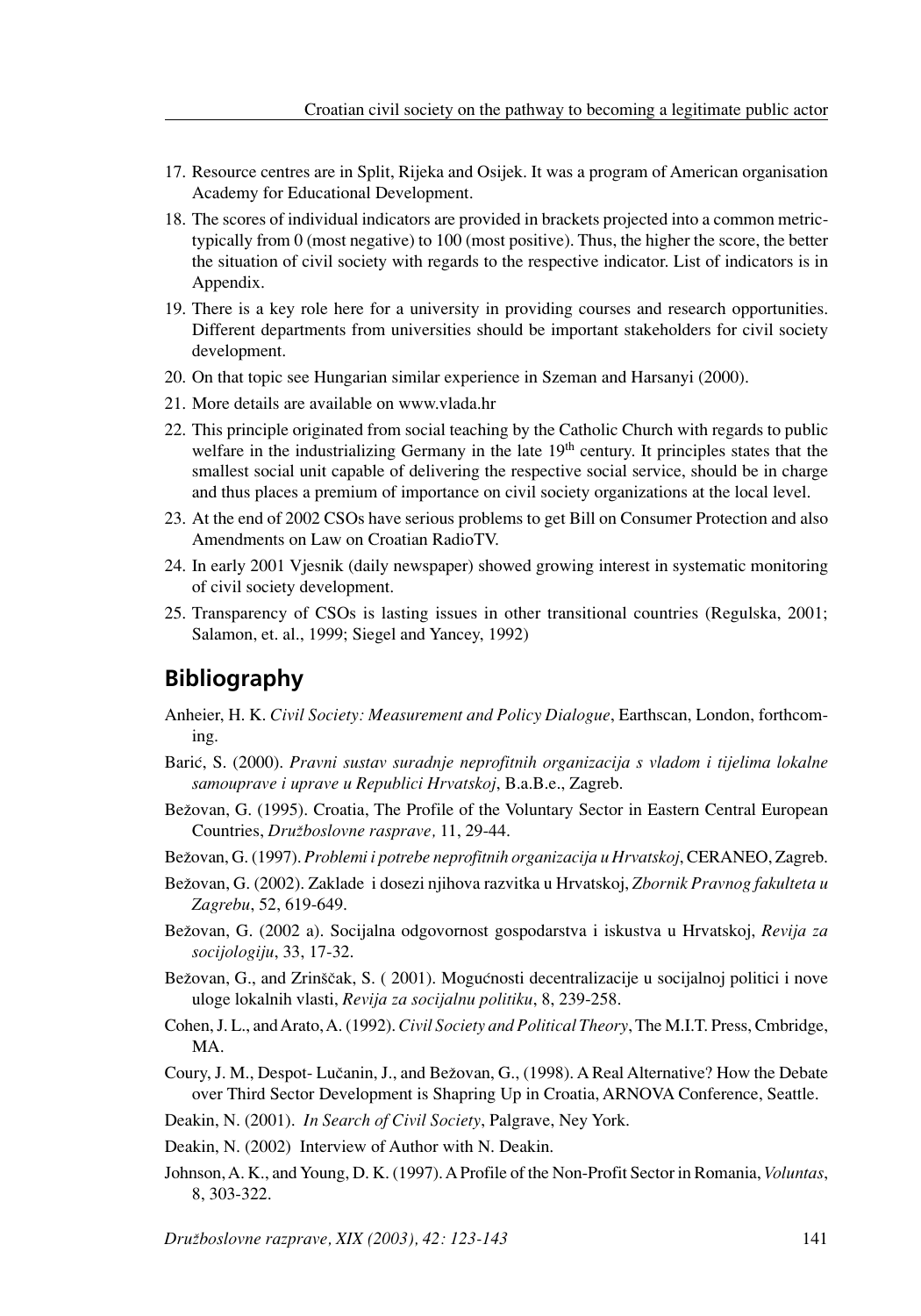- Holloway, R. (2001). *Using the Civil Society Index: A Handbook for using the CIVICUS Index on Civil Society as a Self-Assessment Tool*, CIVICUS, Washington DC.
- Jenkins, R. M. (1995). Politics and the Development of the Hungarian Non-Profit Sector, *Voluntas*, 6, 183-201.
- Kolarič, Z., Meglić-Črnjak, A. and Svetlik, I. (1995). Slovenia, The Profile of the Voluntary Sector in Eastern Central European Countries, *Druæboslovne rasprave,* 11, 77-94.
- Kuti, E. (2001). Different Eastern European Countries at Different Crossroads. In H. K. Anheier, and J. Kendall (eds.), *Third sector Policy at the Crossroads: An International Nonprofit Analysis,* Routledge, London and New York.
- Lagerspetz, M., Rikmann. E., and Ruutsoo, R. (2002). The Structure and Resource of NGOs in Estonia, Voulntas, 13, 73-87.
- Laiferova, E., (1995). Slovakia, The Profile of the Voluntary Sector in Eastern Central European Countries, *Druæboslovne rasprave,* 11, 65-76.
- Ledić, J., (1997). Croatia. In L. W. Poinier (ed.), *The New Civic Atlas-Profiles of Civil Society in 60 Countries,* CIVICUS, Washington DC.
- Ledić, J., and Mrnjaus K. (2000). "Gangs, Mafia and Groups of Renegades": (Mis)conceptions about Civil Society and Third Sector in Croatia, *ISTR 4th International Conference, Dublin.*
- Osborne, S. P., and Kaposvari, A. (1997). Towards a Civil Society? Exploring its Meaning in the Context of Post-Communist Hungary, *Journal of European Social Policy*, 7, 209-222.
- Pinter, F. (2001). The Role of Foundations in the Transformation Process in Central and Eastern Europe. In A. Schlüter, V. Then, and P. Walkenhorst (eds.), *Foundations in Europe: Society Management and Law*, Directory of Social Change, London.
- Putnam, R. D. (1993). Making Democracy Work: Civic Tradition in Modern Italy, Princeton University Press, Princeton.
- Perković, M., and Puljiz, V. (2001). Ratne štete, izdaci za branitelje, žrtve i stradalnike rata u Republici Hrvatskoj. *Revija za socijalnu politiku,* 8, 235-238.
- PotuËek, M., (2000). The Uneasy Birth of Czech Civil Society, *Voluntas*, 11, 105-121.
- Regulska, J. (1999). Building Local Democracy: The Role of Western Assistance in Poland, *Voluntas*, 10, 39-57.
- Regluska, J. (2001). NGOs and their Vulnerabilities During the Time of Transition. In H. K. Anheier, and J. Kendall (eds.), *Third sector Policy at the Crossroads: An International Nonprofit Analysis,* Routledge, London and New York.
- Salamon, L. M., Anheier, H. K., List, R., Toepler, S., Sokolovski, S.W. and associates (1999). *Global Civil Society: Dimensions of the Nonprofit Sector*, Johns Hopkins University Press, Baltimore.
- Salamon, L. M., Anheier, H. (1998). Social Origins of Civil Society: Explaining the Nonprofit Sector Cross-Nationally, *Volumtas,* 9, 213-248.
- Shimkus, D., (1996). Development of the Non-governmental Sector in Croatia, *16th Organisational Development World Congress*, Cairo.
- Siegel, D., and Yancey, J. (1992). The Rebirth of Civil Society : The Development of the Nonprofit Sector in East Central Europe *and the Role of Western Assistance, Rockefeller Brothers Fund, New Yourk.*
- Stubbs, P. (1996). Nationalisms, Globalisation, and Civil Society in Croatia and Slovenia, *Research in Social Movements. Conflict and Change,* 19, 1-26.